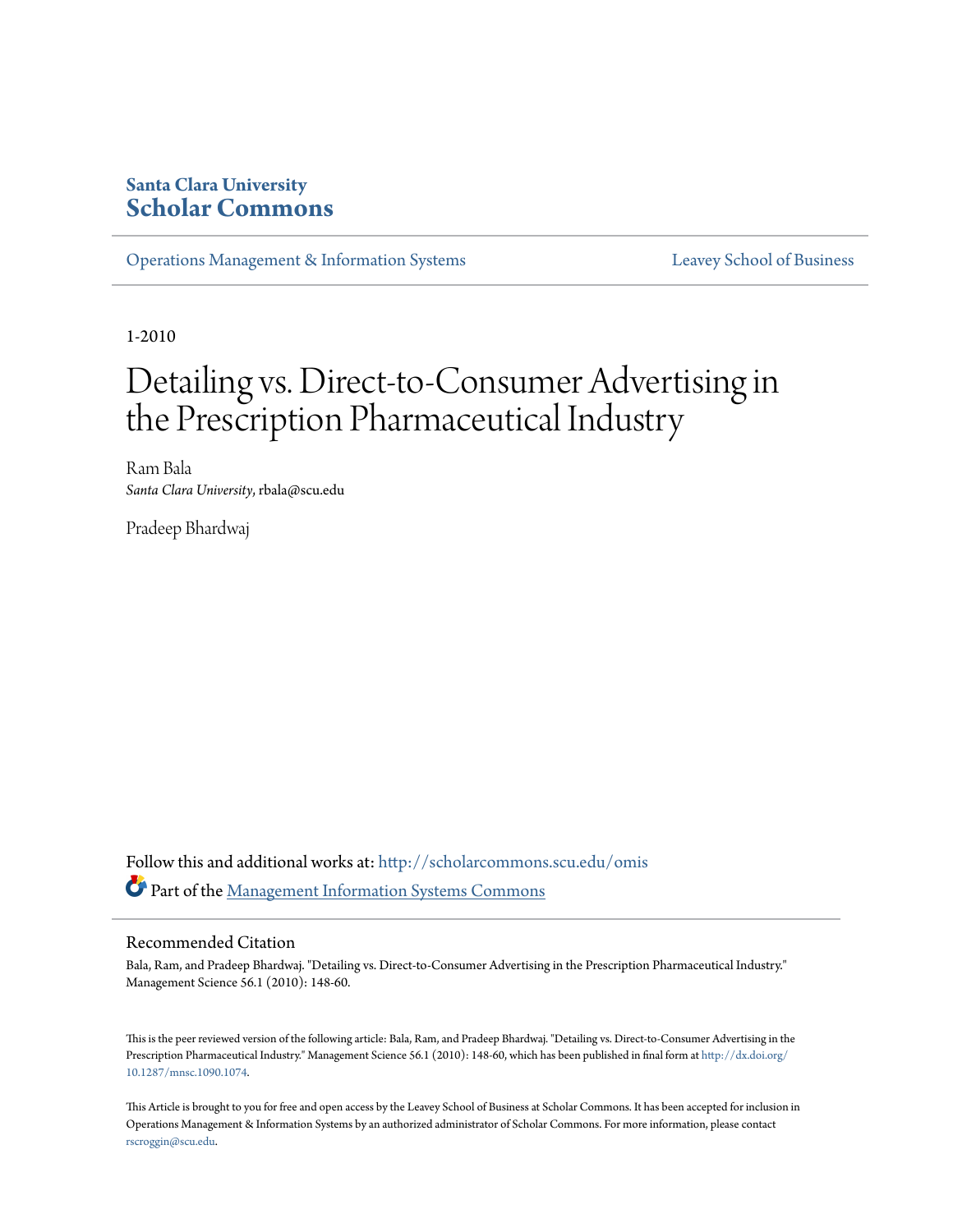# Detailing versus Direct-To-Consumer Advertising in the Prescription Pharmaceutical Industry

 $\rm{Ram}$   $\rm{Bala^1}$  and  $\rm{Pradeep}$   $\rm{Bhardwaj}$   $^2$ 

June 2009

<sup>1</sup>Indian School of Business, Hyderabad, India 500032.

 $^{2}$ Sauder School of Business, University of British Columbia, Canada V6T 1Z2.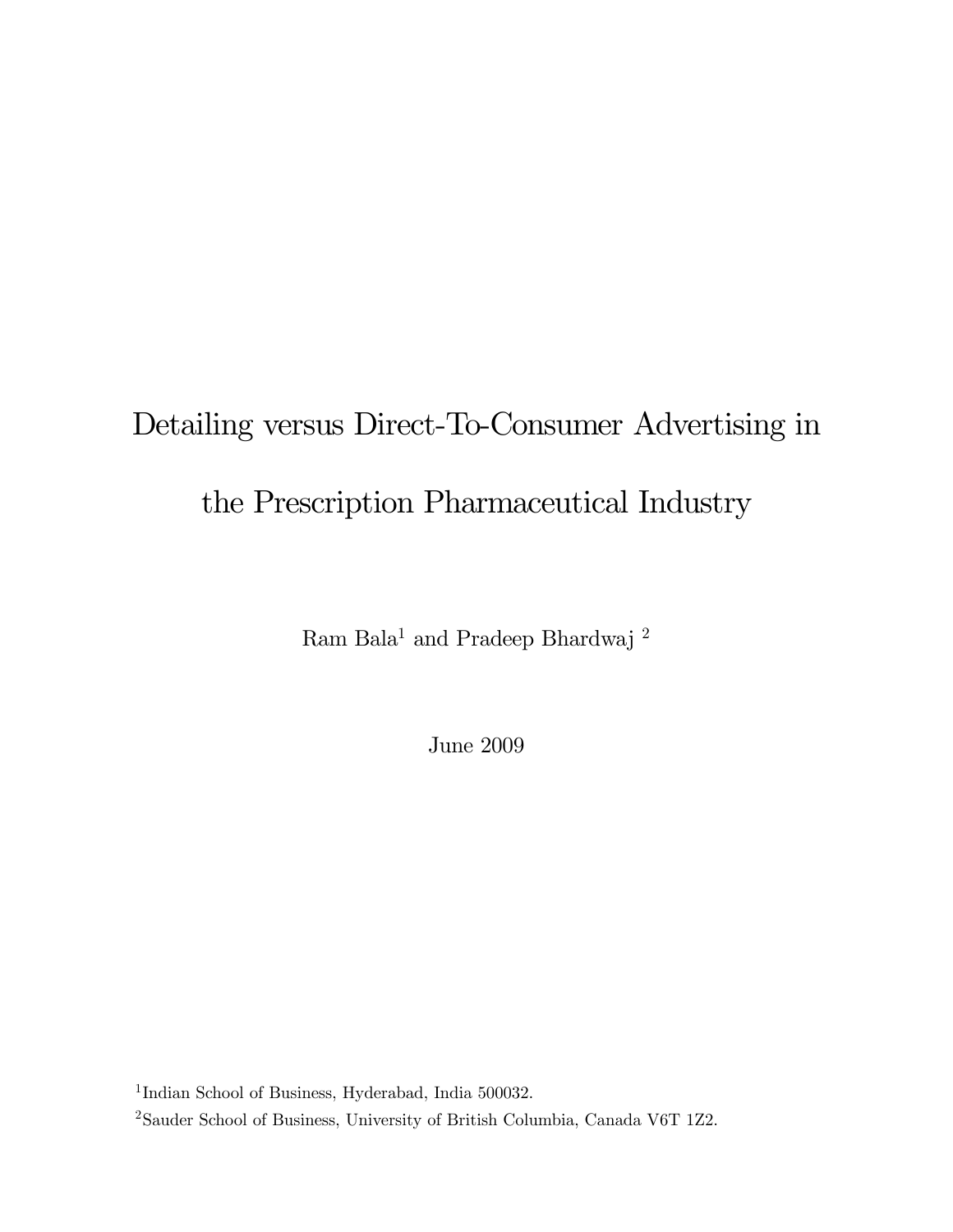#### Abstract

The pharmaceutical industry has always used sales representatives to target physicians (detailing), who are a key link in sales and market share for prescription pharmaceuticals. Since August of 1997 when the Food and Drug Administration eased the restrictions on Direct-toconsumer advertising (DTCA), there has been a dramatic increase in the use of DTCA by pharmaceutical firms to target end customers (patients). DTCA seems to have two different effects on pharmaceutical markets. The first is to inform patients about the availability of drugs for some ailments, thus expanding the market (constructive). The second is to persuade patients to talk about specific brands when they meet physicians, with the objective of influencing market share (combative). We consider both effects of DTCA in the presence of a detailing program in a competitive environment. We incorporate the dynamics of physician-patient interaction in a game-theoretic model where firms decide on the form of DTCA to adopt (constructive or combative) and then compete in the marketplace by choosing detailing and DTCA levels. We answer four questions: What is the impact of adopting DTCA on competitive intensity? How do optimal detailing levels for a firm change with the adoption of DTCA? How should the DTCA strategy for a firm vary depending on whether it is stronger or weaker in its degree of influence in the physician's office? Finally, under what conditions would competing firms voluntarily decide to pursue constructive DTCA?

(Key Words: Pharmaceutical Marketing, Detailing, Game Theory)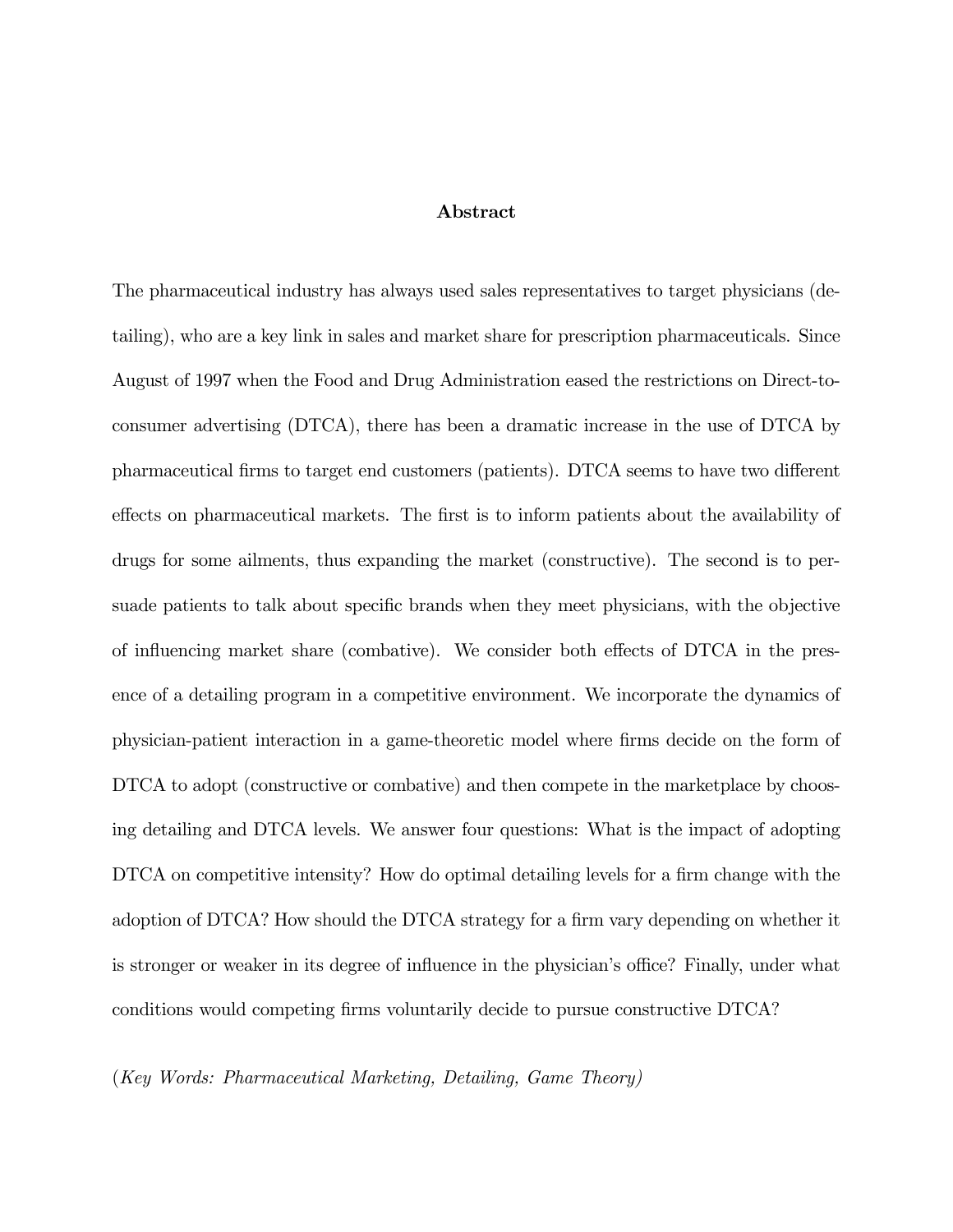# 1 Introduction

The pharmaceutical market is characterized by very large promotional expenditures. Traditionally, these promotions have been aimed at physicians who are responsible for prescribing medications to patients. Besides detailing by sales reps to inform physicians, firms have also used advertising in medical journals to reach physicians and are now using eDetailing (electronic detailing), a variant of traditional detailing. In addition to promoting the product to physicians, firms have also promoted their brands directly to patients<sup>1</sup>. A change in the Food and Drug Administration's (FDA) regulation in August of 1997 has lead to a major shift in this direct-to-consumer advertising (DTCA) of prescription drugs. Prior to this regulatory change, any DTC promotion that contained brand name and medical claims had to provide a "brief summary" of drug effectiveness, its side effects, and any contraindications. Consequently, advertising on television was very expensive. As a result of this change in regulation, firms can now advertise the brand and medical claims without this summary. Firms only need to include a "major statement" of the most important risks and refer patients to other sources for more comprehensive information (Iizuka and Jin, 2005). This has made TV advertising relatively affordable and cost effective. As a result of this change, DTCA in the US pharmaceutical industry has increased from \$800 million in 1996 to more than \$ 4.2 billion in  $2005.<sup>2</sup>$ 

As firms spend huge amounts of money on DTCA, managers wonder what exactly does

<sup>&</sup>lt;sup>1</sup>Henceforth, we will use the term "patient" instead of "consumer" or "customer". It is implied in this context that the patient is the eventual consumer of the product.

 $2\,November$  2006 Report by US Government Accountability Office.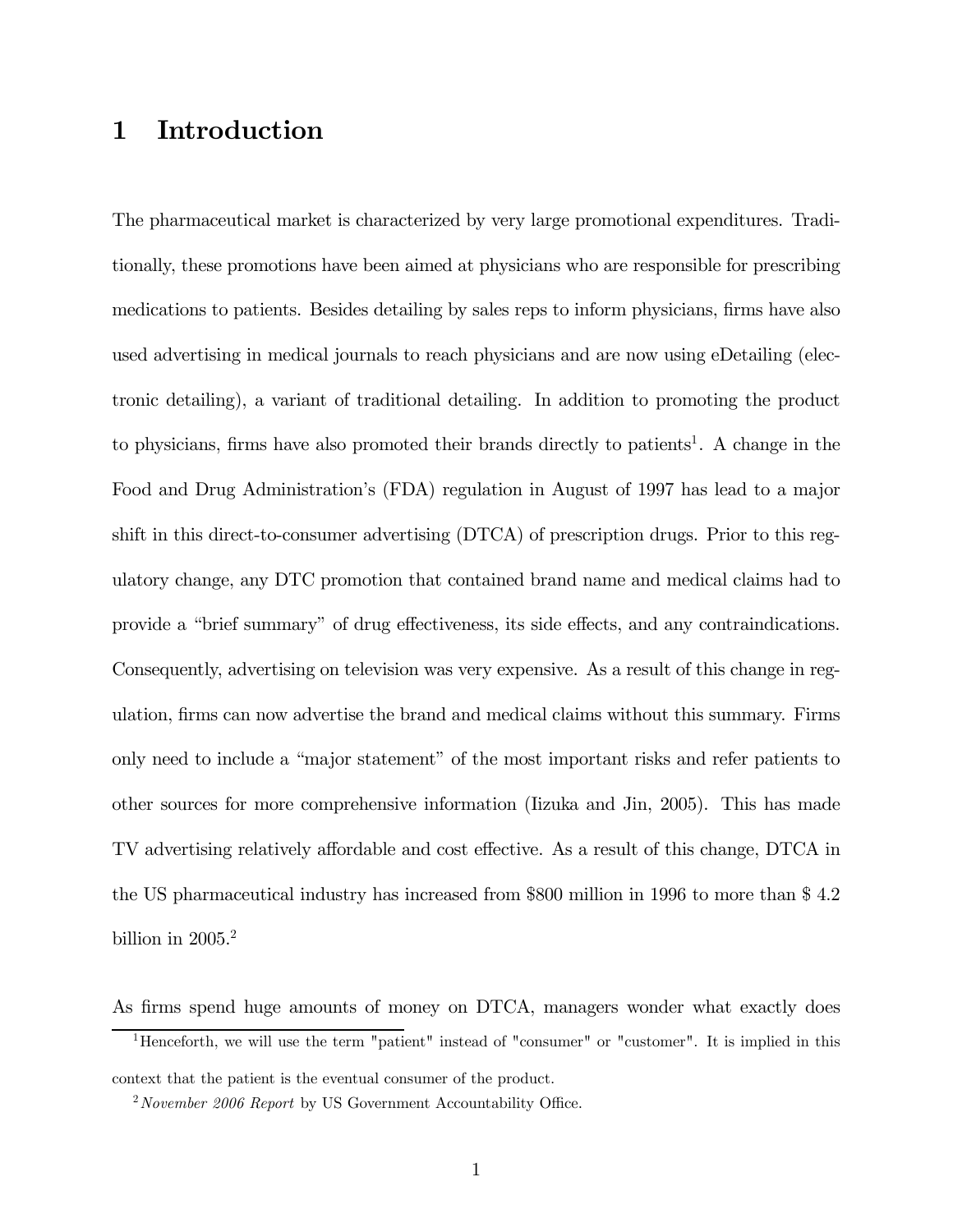DTCA do (Rosenthal, et al. 2003, Iizuka 2005)? It has been suggested that DTCA can help in expanding the market, in gaining market share, and in improving drug compliance by patients (Wosinska, 2005). Empirical evidence suggests that DTCA has a significant impact on the category or product class sales (Wosinska 2003, Narayanan, Desiraju and Chintagunta 2004, Iizuka and Jin 2005). At the same time, much of pharmaceutical advertising is at the brand level and patients' requests for specific drug brands may influence physicians' prescribing decisions. Studies suggest that patient requests have a substantial impact on physician behavior (Herzenstein et al., 2004). A recent FDA study by Aikin et al(2004) showed that 59% of physicians prescribe in the product class that their patients ask for and 46% prescribe the brand that the patients ask for. However, Iizuka and Jin (2006) show that in the nonsedating antihistamines category, DTCA has no impact on product choice. In addition, though there is positive interaction between DTCA and detailing, this effect is very small.<sup>3</sup> <sup>4</sup> Overall, it seems that DTCA has both market expanding and share increasing effects with significant ambiguity about the relative strengths of these effects. It is important to recognize that market expansion occurs due to constructive advertising while share increase occurs due to combative advertising. In the pharmaceutical industry context, constructive advertising provides information about the disease itself including information on symptoms, possible remedies and side effects with much less emphasis on the brand being advertised. In combative advertising, the basic assumption is that the patients know about the particular disease and the currently available drugs, and hence advertising emphasizes the advantages

<sup>&</sup>lt;sup>3</sup>The DTCA and detailing interaction effect in Iizuka and Jin (2006) is statistically insignificant.

<sup>4</sup>For a more comprehensive review of the empirical literature in this area, we refer the readers to Manchanda et al. (2005).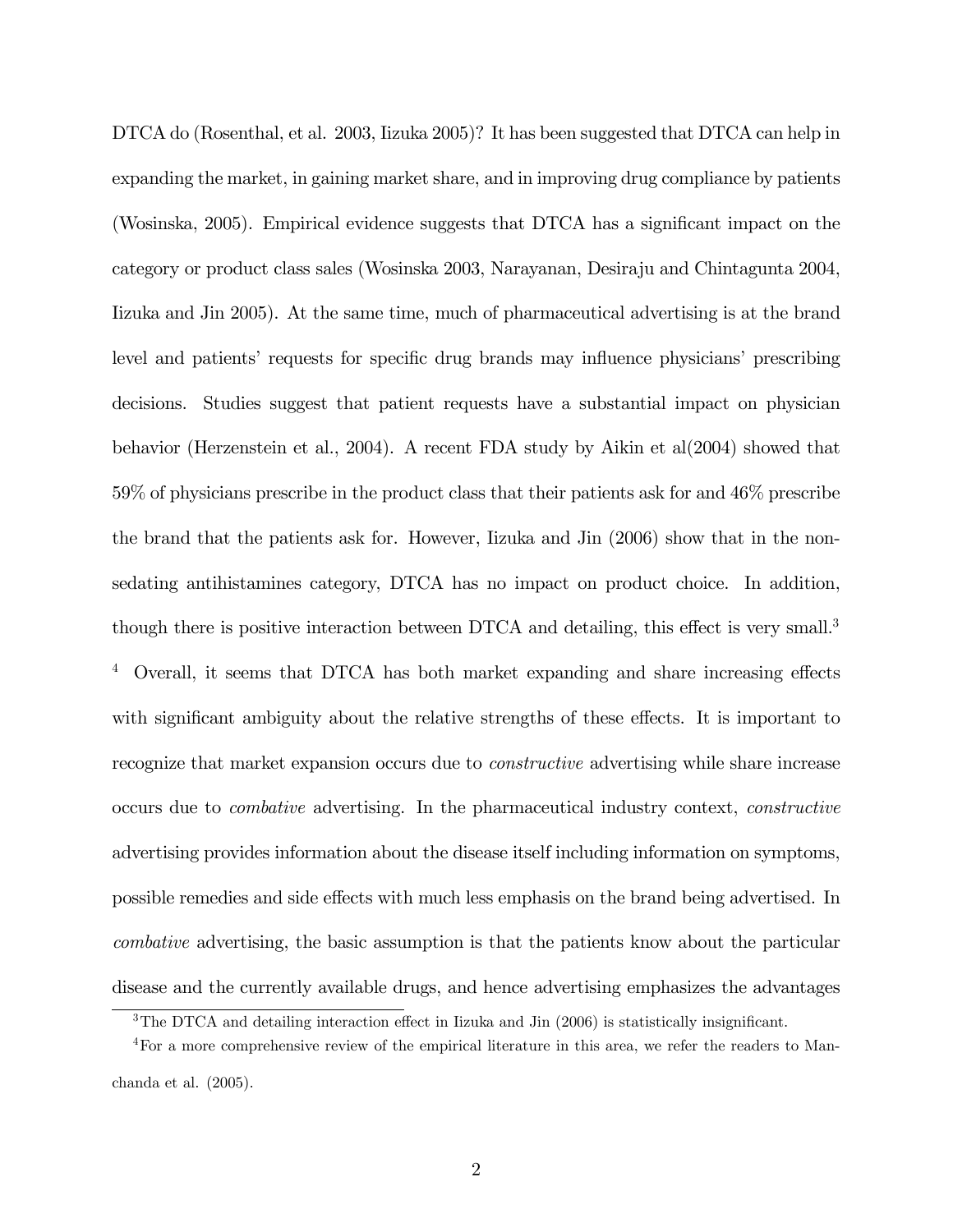of the brand being advertised relative to other competing brands. For example, the early advertisements for Viagra were targeted at informing the patient about the existence of an oral pill for erectile dysfunction (constructive), while the later advertisements by competitors such as Cialis emphasized the "36 hour" nature of the pill which was unique compared to other competing drugs in the market (combative). While recognizing the two effects of advertising is an important task, a greater managerial concern is the problem of resource allocation across detailing and DTCA for a pharmaceutical firm operating in a competitive market. Several questions regarding firm strategies arise in this setting. We list them below:

- The use of DTCA might definitely provide some benefit to a firm in a monopoly setting. However, as with many productive investments, it is less clear that DTCA will benefit firms in a competitive setting. In particular, under what conditions would competing firms get locked in a prisoner's dilemma when given the option to offer DTCA?
- A related issue is faced by consulting firms (e.g., Health Products Research & ZS Associates) who advise pharmaceutical firms on issues regarding pharmaceutical promotion. These consulting firms reveal that managers in pharmaceutical firms are concerned about the impact of increasing DTCA on the overall promotional spend. Initially, the managers may believe that they can take money out of detailing and move the same to DTCA and experience a net profit gain in the process without increasing the promotional spend. However, analysis of promotional sensitivity data by the consulting firms has revealed that introduction of DTCA may increase the return-on-investment (ROI) of detailing because of synergies. Hence detailing levels should be increased to utilize this phenomenon optimally. This in turn suggests an increase in the promotional ex-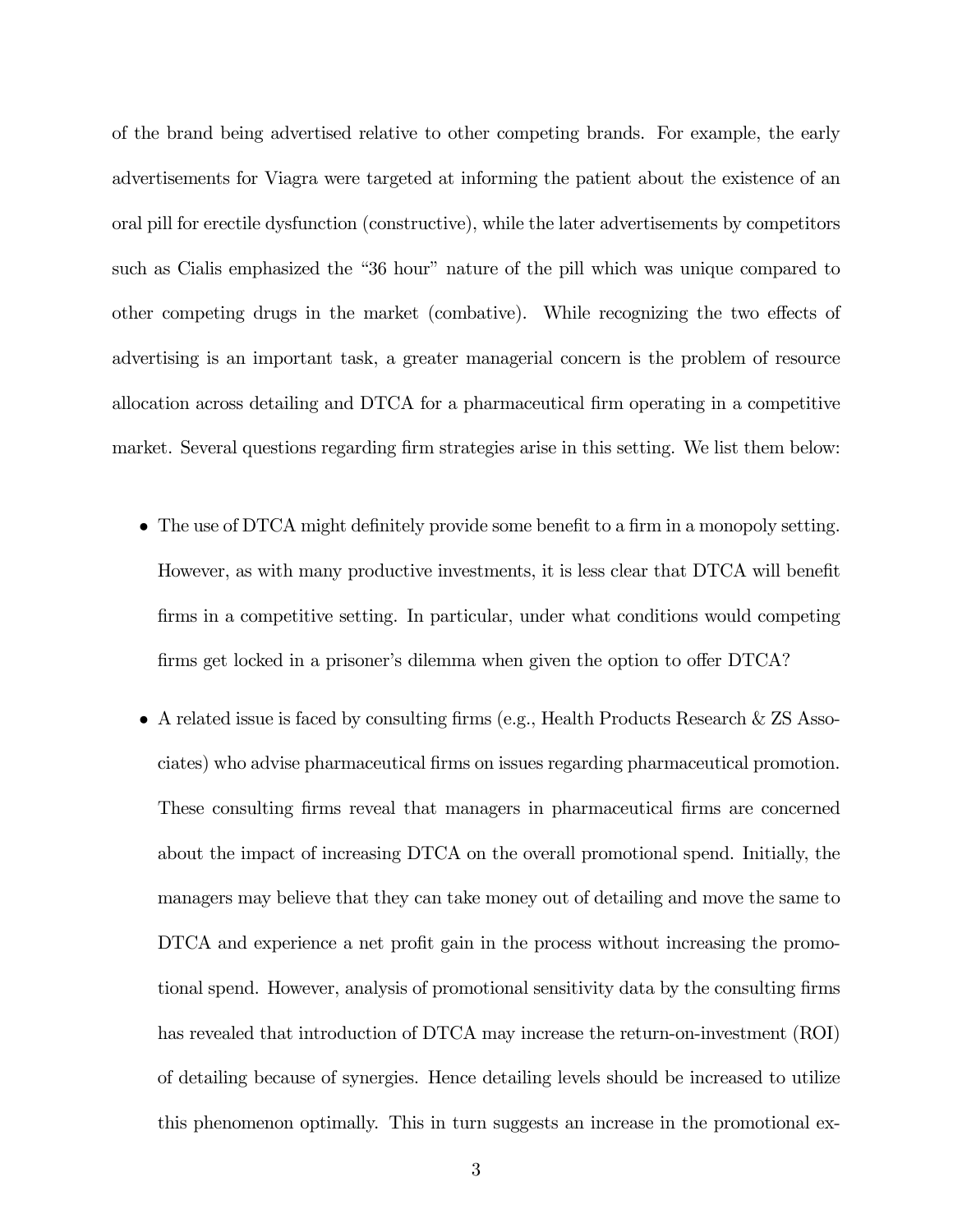penditure, contrary to what the managers are expecting. Consequently, the important question is: what conditions would cause detailing spend to increase / decrease with the introduction of DTCA?

- Wosinska(2003) claims that given the unequal power of firms in a particular market, firms with a lower degree of influence in the physician's office should not invest in DTCA since the firm stronger in detailing will capture a larger fraction of the market growth due to DTCA. However, the real world throws up exceptions to this rule. For instance, for the past few years, the product with the highest  $\text{DTCA}$  spend is Lunesta<sup>5</sup> (indicated for insomnia) which is manufactured by Sepracor. They have marketed this drug successfully with a relatively small sales force as compared to Sanofi-Aventis which produces the major competing product Ambien.6 Does this imply that Sepracor's DTCA strategy is incorrect or can we explain this strategy as an equilibrium outcome of a rational decision in a competitive environment?
- Finally, many questions have been raised regarding the negative impact of DTCA, particularly combative DTCA, on patient welfare. The solution that is frequently suggested by various interest groups is to legally enforce constructive DTCA on firms. For example, the American Medical Association currently condones DTCA advertising on a case-by-case basis and recently adopted a policy that calls for DTCA to emphasize patient education about individual diseases rather than specific brands (Sheehan, 2003). But it does not seem that such enforcement is always necessary. For example, AstraZeneca has volunteered to pursue balanced and socially responsible advertising

 $5$ http://www.pharmalive.com/magazines/medad/view.cfm?articleID=3522

 ${}^{6}$ Boston Business Journal, January 20, 2006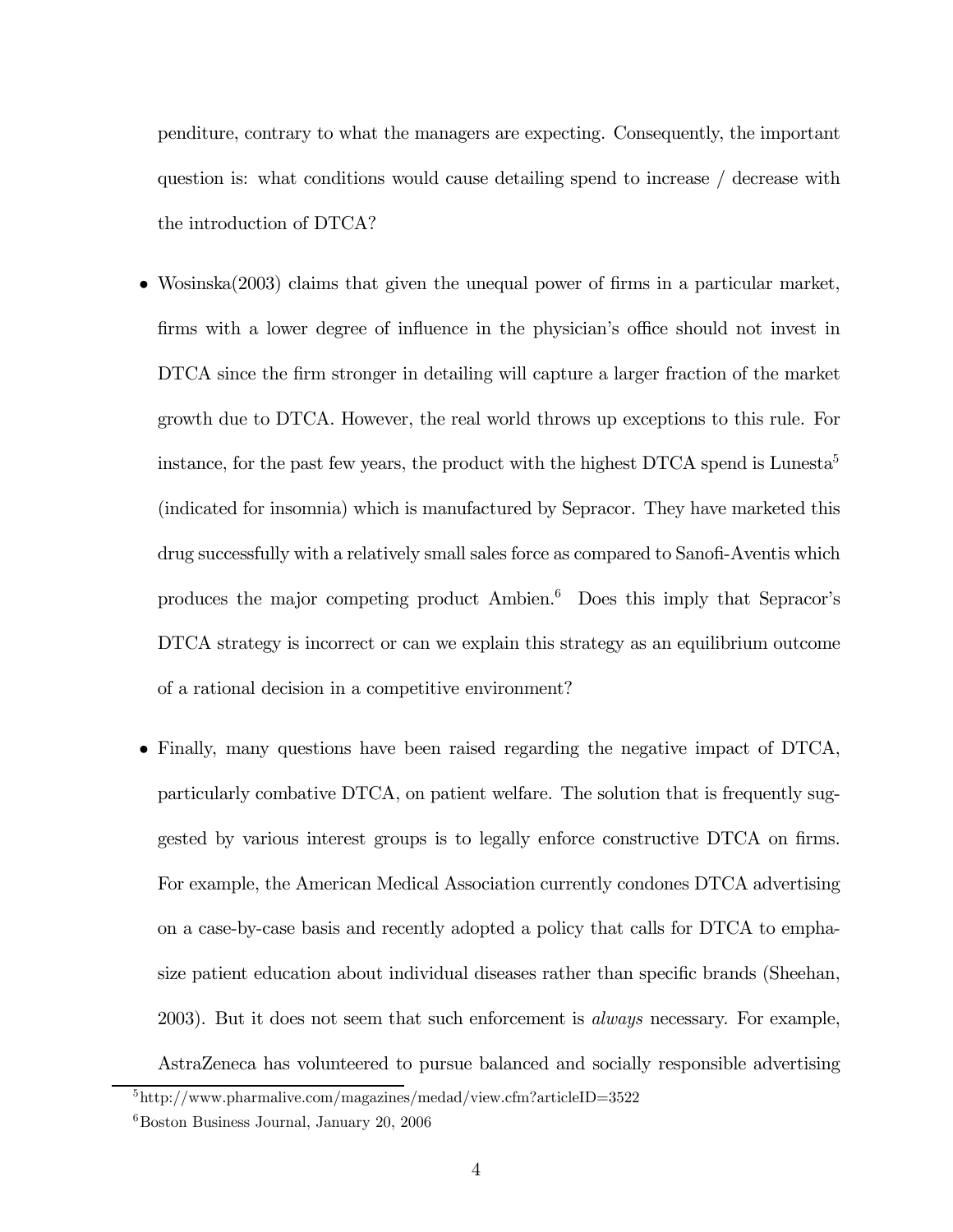$("constructive" advertising)$  for its products<sup>7</sup>. Under what conditions would competing firms voluntarily decide to pursue constructive DTCA?

We seek an answer to these questions by considering both constructive and combative effects of DTCA in the presence of a detailing program in a competitive environment. We incorporate the dynamics of physician-patient interaction in a game-theoretic model where firms decide on the form of DTCA to adopt (constructive or combative) and then compete in the marketplace by choosing detailing and DTCA levels. The rest of the paper is organized as follows. In Section 2, we review literature related to the problem under consideration. In Section 3, we set up the general model. In Section 4, we describe the procedure for analysis of the equilibrium outcome. Section 5 describes key results when the firms are homogeneous in terms of their degree of influence in the physician's office while Section 6 discusses the main results for heterogeneous firms. All proofs for the propositions in Sections 5 and 6 are provided in Appendix A. In Section 7, we conclude and give directions for future research.

#### 2 Related Literature

The literature on constructive / cooperative advertising versus combative advertising has a long history in marketing. Friedman (1984) posits that advertising can be cooperative to the extent that it benefits all the firms in the industry and not just the firm that is advertising. This occurs when advertising increases consumer awareness of a certain product

<sup>7</sup>http://www.astrazeneca-us.com/content/aboutAZ/healthIssuesPerspectives/astrazeneca-dtcadvertising.asp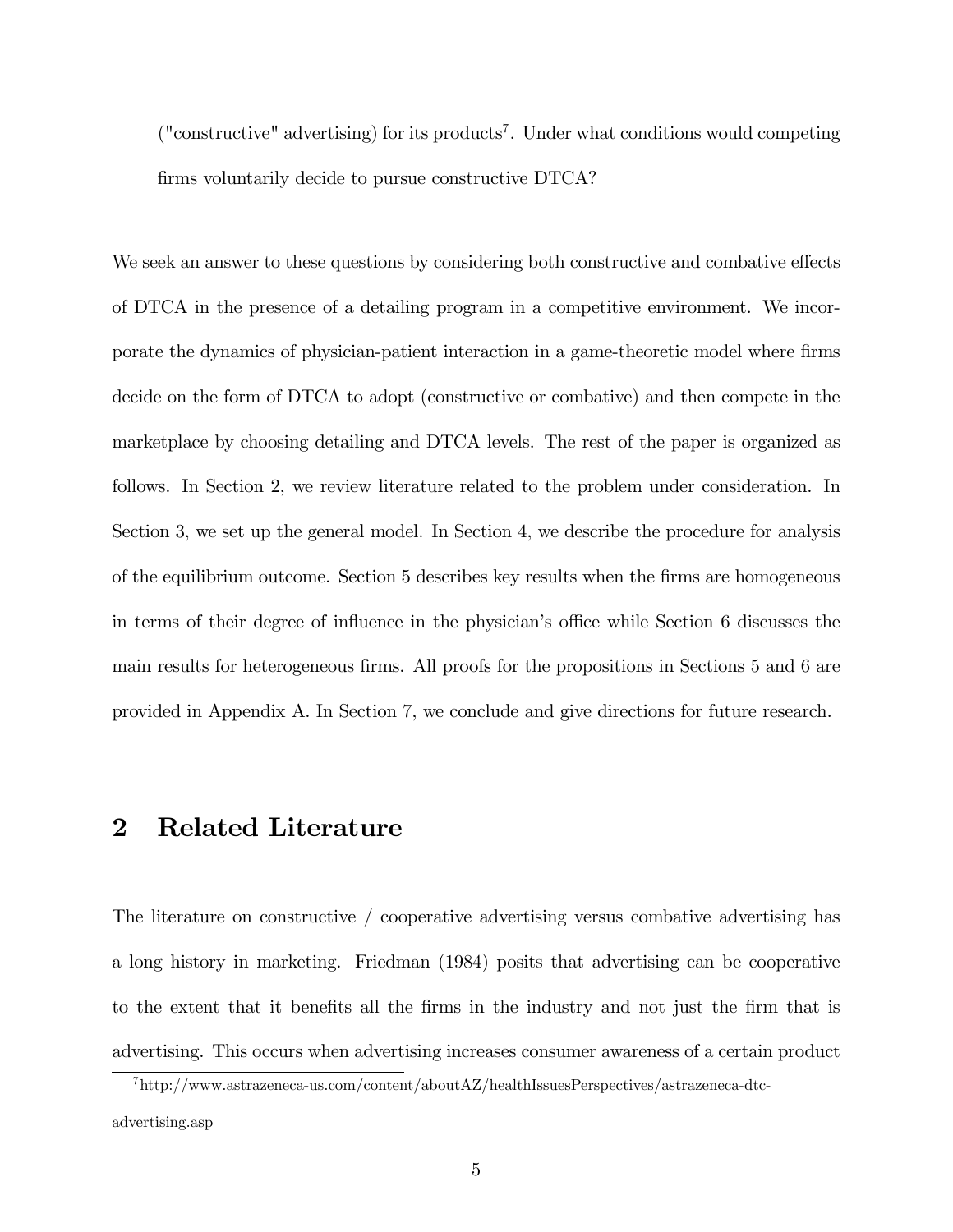category without influencing preferences (Marshall 1921; Chen et al 2009). On the other hand, combative advertising is done by a firm with the intention of increasing its market share without expanding the pie or the market (Marshall 1921). Grossman and Shapiro (1984) posit that in markets with differentiated products there is too much constructive advertising. Soberman (2004) shows that constructive advertising allows competing firms to charge either higher or lower prices depending on the level of differentiation between them. The effect of combative advertising is modeled in a variety of ways in the literature (Dixit and Norman 1978, Becker and Murphy 1993, Chen et al 2009). It can increase market share by increasing the perceived value for the product or by redistributing the weights on the product attributes in a manner that is beneficial to the firm. Depending on the cost of advertising, combative advertising can lead to higher or lower levels of price competition. Bass et al. (2005) focus on the optimal allocation of resources across time between generic (constructive) and brand (combative) advertising. We adapt the notion of constructive / combative advertising to the pharmaceutical industry. We focus on optimal allocation of resources across constructive and combative DTCA in a competitive environment where the firms use another form of promotion (detailing) to target the primary decision maker (the physician).

Literature on DTCA in the pharmaceutical market is more recent (e.g., Rosenthal et al. 2003, Narayanan, Desiraju, and Chintagunta 2004, Wosinska 2005). Empirical evidence suggests that DTCA has a significant impact on the category or product class sales(Wosinska 2003, Narayanan, Desiraju and Chintagunta 2004, Iizuka and Jin 2005). However, patient requests have a substantial impact on physician behavior (Herzenstein et al., 2004). Conse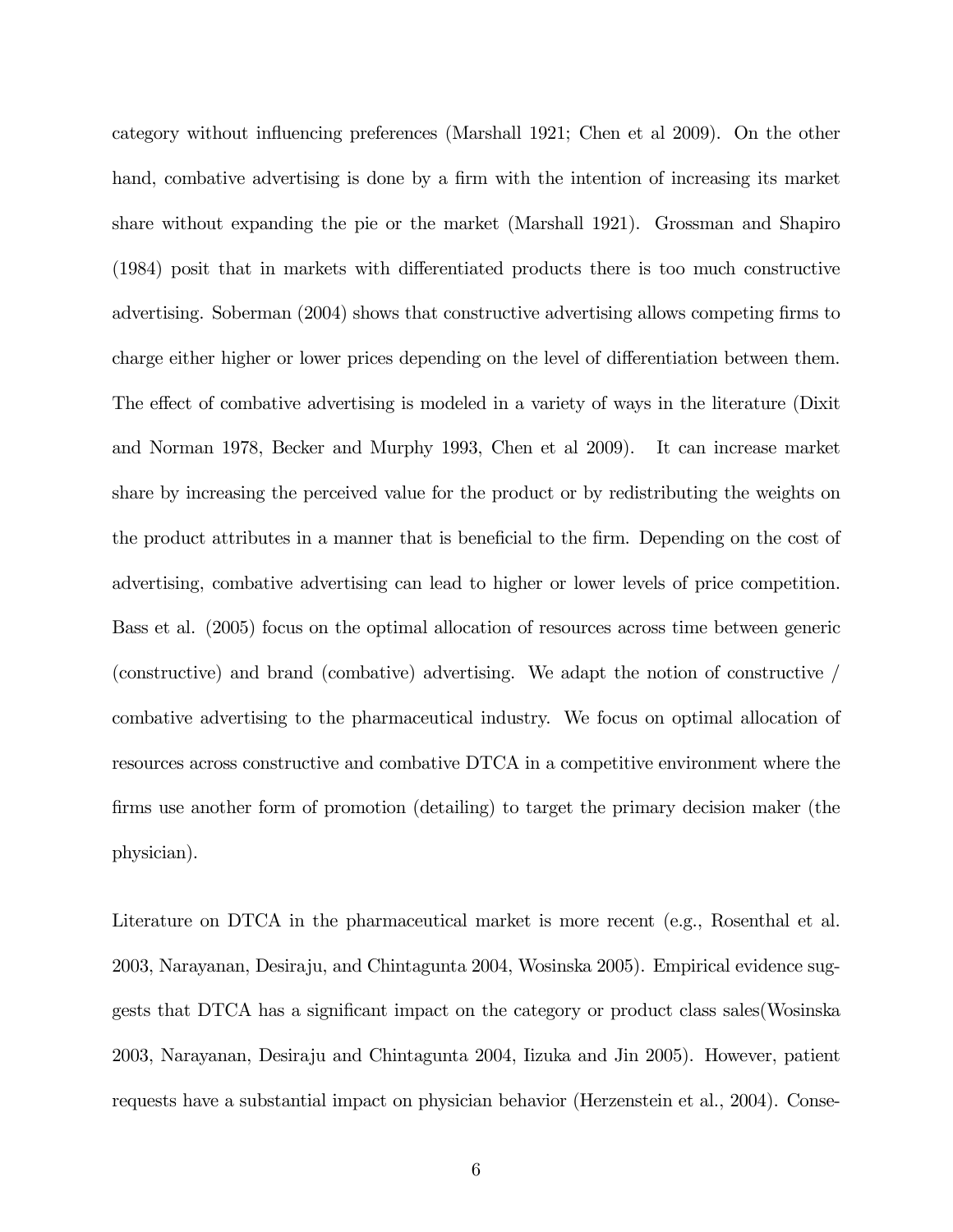quently, DTCA not only affects product class sales but also positively impacts market share (Narayanan, Desiraju and Chintagunta, 2004). A positive impact on market share can occur only when a physician decides to incorporate knowledge about a patient's exposure to DTCA into the final prescription decision even though the physician may have enough information to prescribe a product using detailing information alone. This can happen only when the physician perceives DTCA to have a positive impact on patient welfare. Patient welfare has multiple dimensions. The most obvious one is the dimension of clinical fit as evaluated by the physician during physician-patient interaction. However, the medical and public health literature documents several other dimensions of patient welfare. DTCA has a positive impact on patient adherence/compliance to prescription medications (Holmer 2002, Wosinska 2005). DTCA may also lead to better patient outcomes through a mediated placebo effect (Almasi, 2006). We incorporate both category enhancing and share enhancing aspects of DTCA in our model. Further, we model the interaction between DTCA and detailing in the physician's office where the physician makes a final prescription decision based on a combination of clinical fit information provided by detailing and DTCA enabled patient preference information obtained during physician-patient interaction.

Literature is now evolving to analyze the effects of detailing and DTCA on a firm's profits. A recent example is Amaldoss and He (2008) who study the effect of DTCA and detailing on a firm's profits in a competitive setting using an aggregate demand model. On the other hand, we study the strategic interaction between detailing and DTCA and its implications on firm profits through an examination of the dynamics of physician-patient interaction.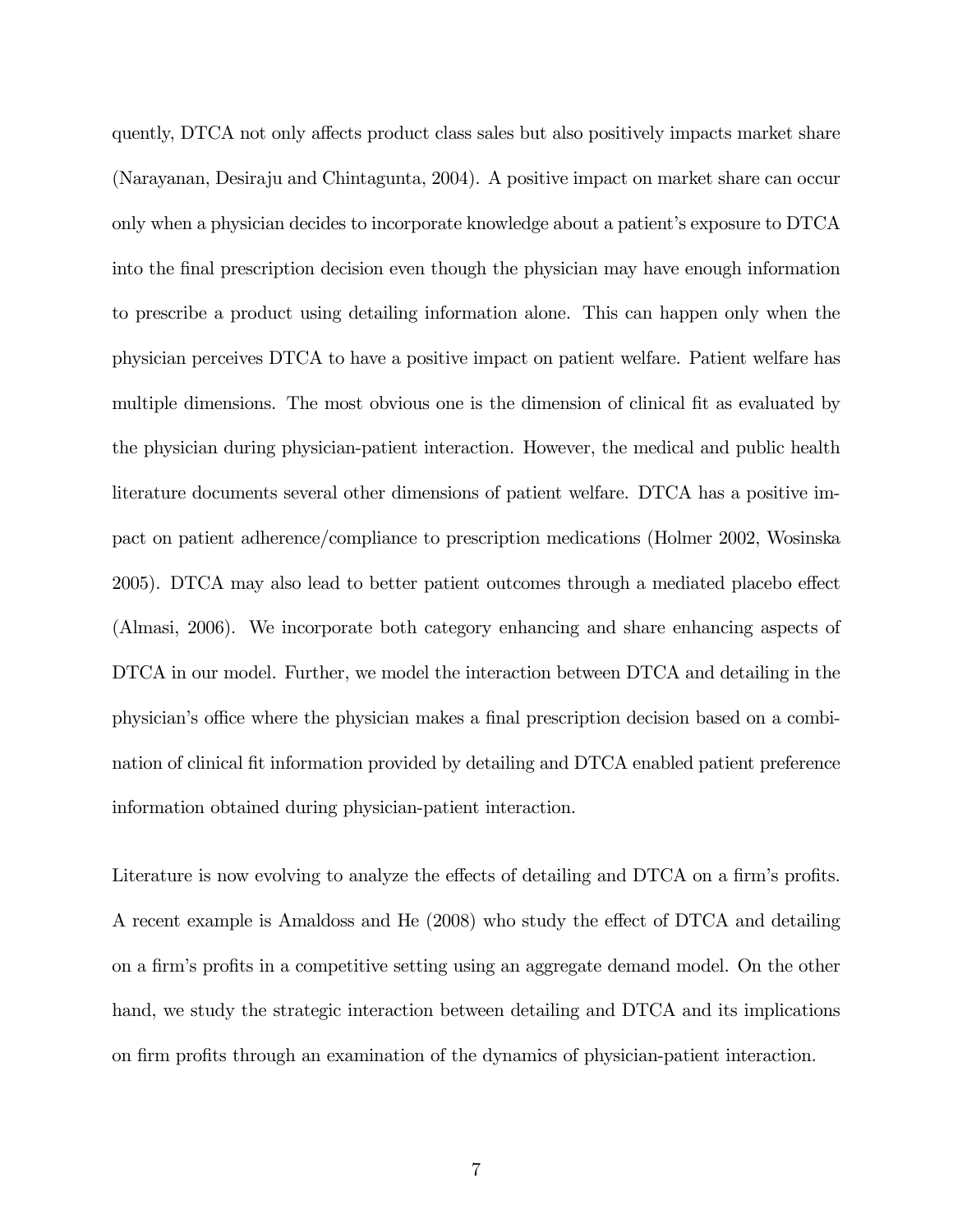#### 3 The General Model

#### 3.1 Modeling Sales

Given that physicians play a central role in the sale of a prescription drug, it is important to understand the impact of detailing on sales even without the use of DTCA. We address this issue first.

#### Impact of Detailing

Physicians make a decision for a patient based on their perception of clinical fit with respect to a particular product. We also assume that clinical fit has more to do with medical evaluation and is independent of any patient preference metrics such as dosage levels and usage patterns (a patient may be clinically less suited for a particular product as compared to another and yet the patient may prefer that product simply because it is easy to use). Denote the detailing levels of the two firms by  $\alpha_1$  and  $\alpha_2$ . Based on a Hotelling line model of clinical fit, we derive the market share expressions of each firm<sup>8</sup>. Denote the market share of firm 1 by S and assume that firm 1 is the stronger firm without loss of generality. Firm 1's market share is given by:

$$
S = \frac{\theta}{2} + \left(\frac{\alpha_1 - \alpha_2}{2}\right) \tag{1}
$$

In this specification,  $\theta$  represents heterogeneity in physician office influence across the two firms and we require  $\theta \in [1, 2]$ . When  $\theta$  hits its upper limit, the weaker firm's detailing has no impact on its own market share. We assume that even with zero detailing, the physician

<sup>8</sup>The exact derivation is available in Appendix B.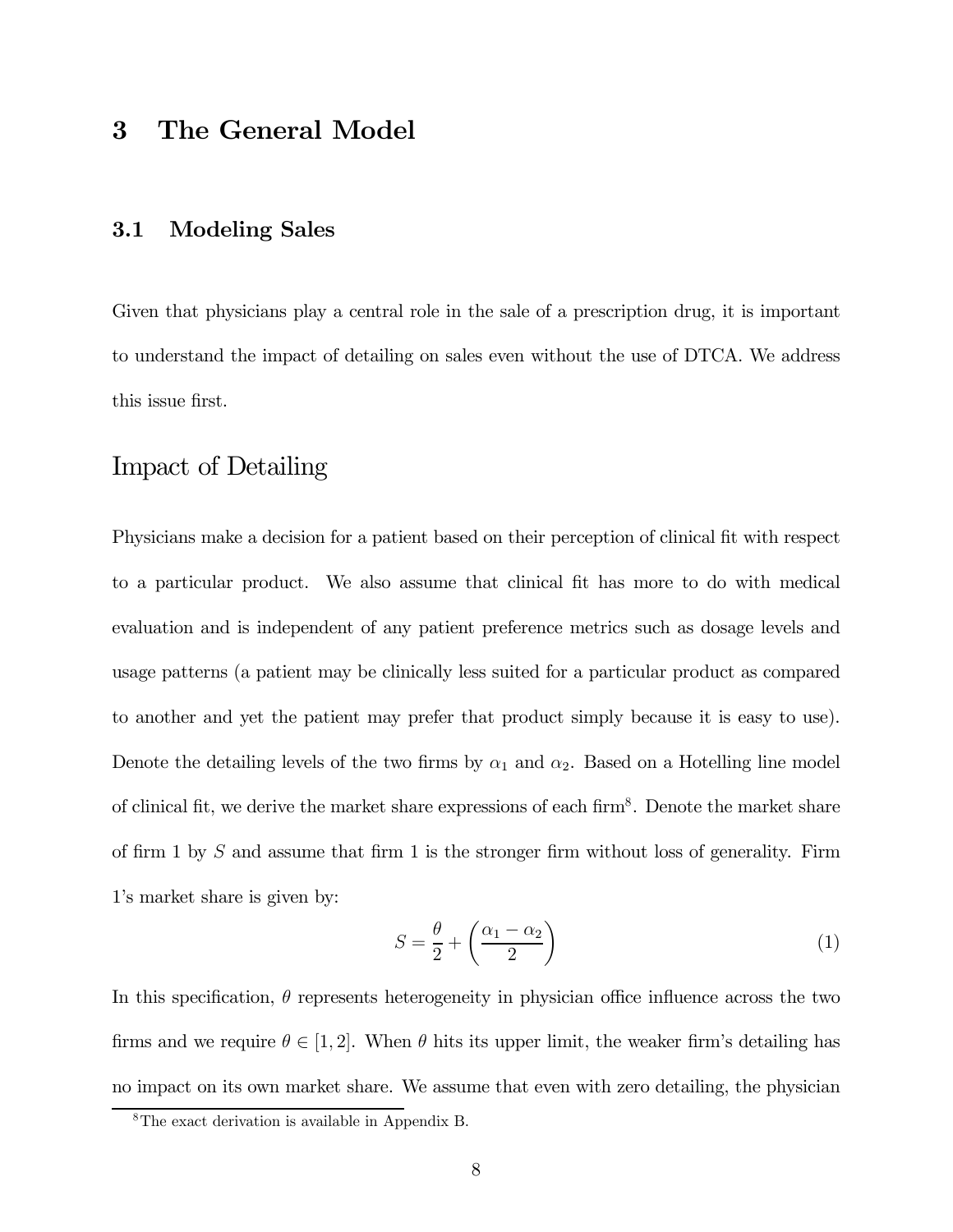is able to provide a prescription to all patients based on information gathered through her own efforts. This implies complete market coverage. Thus, the share for product 2 is given by:

$$
1 - S = \left(1 - \frac{\theta}{2}\right) + \left(\frac{\alpha_2 - \alpha_1}{2}\right) \tag{2}
$$

When the firms are homogeneous in terms of their degree of influence in the physician's office, we simply set  $\theta = 1$ . Note that we have not used price in determining the share term. In pharmaceutical markets, price setting is a result of many complex factors such as characteristics of the drug, prevalent health care policy and managed care issues. Price competition in pharmaceutical markets usually happens when firms want their drugs to be included in the formulary of various health insurance companies. The latter want the payments for the insurees' treatments to be minimized. Consequently, price competition in the physician's office occurs only when at least one of the competing products is a generic. We restrict attention to competition between two patented products produced by different pharmaceutical firms but used for the same indication. Hence, we assume that the market share outcome in the physician's office is inelastic in price for all further analysis.

#### Impact of Constructive DTCA

The effect of constructive DTCA is to expand the market. Consider a category that is completely new (such as erectile dysfunction a few years ago) or a category that is not considered life threatening enough for most patients to be aware of the latest possible prescription treatments (such as adult attention deficit disorder). In such a case, the purpose of DTCA is to inform patients about the existence of prescription treatment, thus encouraging them to see a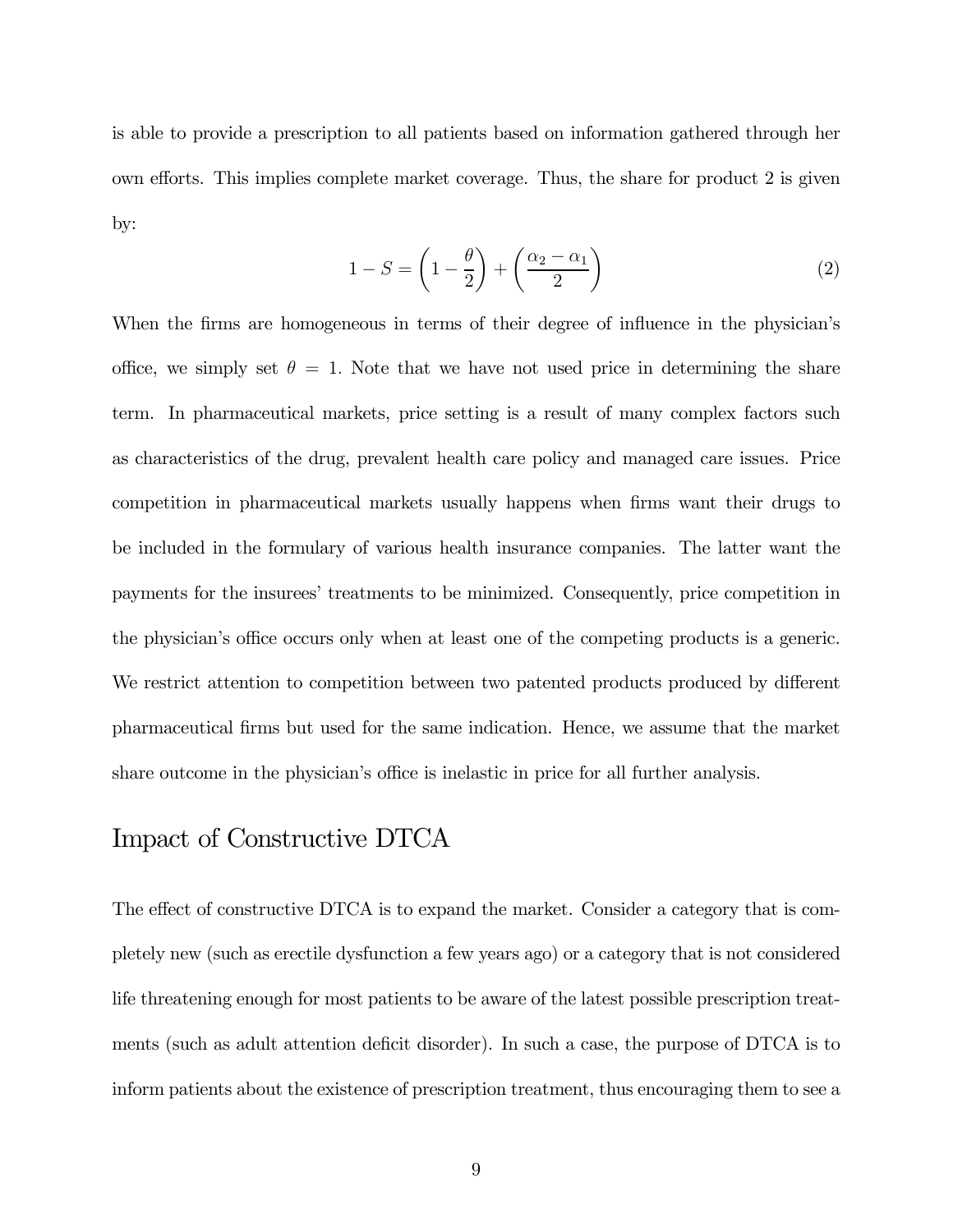physician for advice. We normalize the total number of patients to 1. Of these, some patients are aware about the existence of prescription treatment for their condition and will consult a physician on their own irrespective of advertising exposure. We denote these patients by  $(1 - \phi)$ . The remaining patients can potentially approach a physician if they are exposed to constructive DTCA. These patients are denoted by  $\phi$ . Let  $\delta_i$  be the DTCA level of firm i, where  $i = 1$  and 2 respectively. Let these DTCA levels lie in the range [0,1]. We assume that all patients are exposed to advertising from both firms. The higher is the spending by a firm the greater is its DTCA effectiveness.<sup>9</sup> Further, the content of these advertisements influences whether the effectiveness is constructive or combative. Let  $k_i$  be the level of combative content and  $1 - k_i$  the level of constructive content in the DTCA level  $\delta_i$  by firm i. Hence, the constructive DTCA effectiveness is  $(1 - k_i) \delta_i$  and the combative DTCA effectiveness is  $k_i\delta_i$  for firm i. Since constructive advertising from both firms is about the disease rather than any specific brand, the patient cannot distinguish between such advertising from either firm (assuming that the patient attaches equal credibility to the information provided by both firms). Thus, we can add the advertising intensities of both firms to give the overall constructive advertising intensity which then determines the expected number of patients who approach the physician. All of  $\phi$  will be captured only when the constructive DTCA effectiveness of both firms combined (denoted by the expression  $(1 - k_1) \cdot \delta_1 + (1 - k_2) \cdot \delta_2$ ) reaches one.<sup>10</sup> Denote the total effective market size by  $M$ . Given a duopoly with firm 1 at a DTCA level of  $\delta_1$  and firm 2 at a DTCA level of  $\delta_2$ , the total market for each firm would

9For example, higher spending enables a firm to buy more tv spots. This in turn increases the effectiveness

of DTCA for the firm. We assume that the choices among tv spots are all of equal quality.

 $10$ This is merely a benchmark and a change in this assumption does not affect the main results.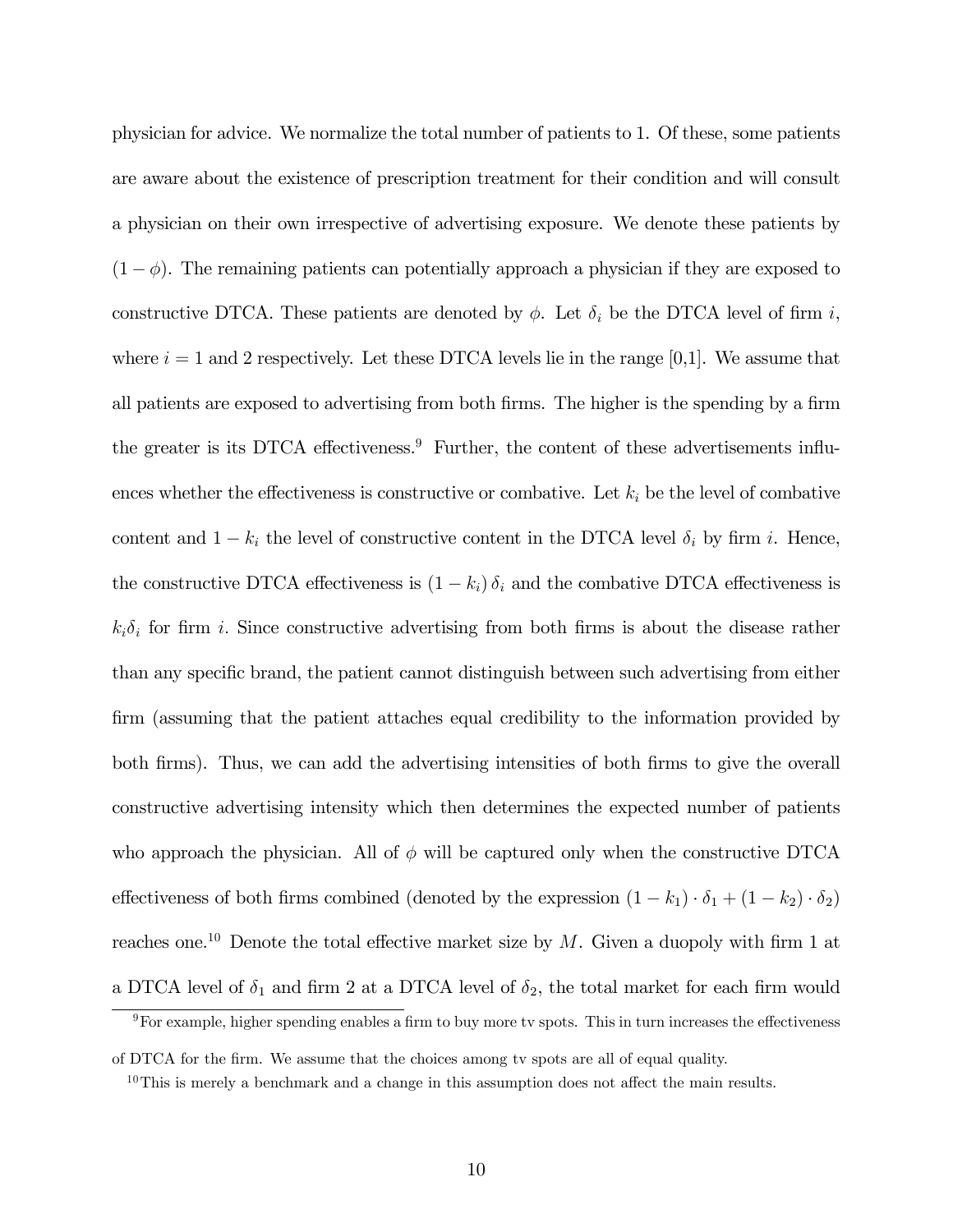be:

$$
M = (1 - \phi) + ((1 - k_1) \cdot \delta_1 + (1 - k_2) \cdot \delta_2) \cdot \phi \tag{3}
$$

When solving for the equilibrium, we need to impose the constraint  $(1-k_1)\cdot \delta_1 + (1-k_2)\cdot \delta_2 \leq 1$ in order to ensure that the total effective market size M does not exceed 1.

#### Impact of Combative DTCA

Combative advertising provides brand-specific information such as efficacy, side effects and other miscellaneous information such as mode and frequency of consumption. While the past literature (Narayanan, Desiraju and Chintagunta, 2004) has confirmed the positive impact of DTCA on market share, the exact mechanism that causes this impact merits attention. An important question to answer is: why would the physician change her decision to prescribe a drug based on advertising information provided by a firm to the patient? Does the final decision take into account prior detailing information provided? Physicians are concerned about maximizing patient welfare. Patient welfare has multiple dimensions. The most obvious one is the dimension of clinical fit as evaluated by the physician during physician-patient interaction. However, the medical and public health literature documents several other dimensions of patient welfare. Lack of adherence / compliance to prescribed medication results in a large number of premature deaths and increased hospitalization rates (Loden & Schooler 2000, Sullivan, Kreling & Hazlet 1990). Noncompliance occurs even in the face of severe potential consequences (Cramer 2001). Thus, increasing adherence/compliance to prescribed regimens is an important objective of the physician as well. Physicians believe that patient exposure to DTCA advertising increases their comfort level and improves ad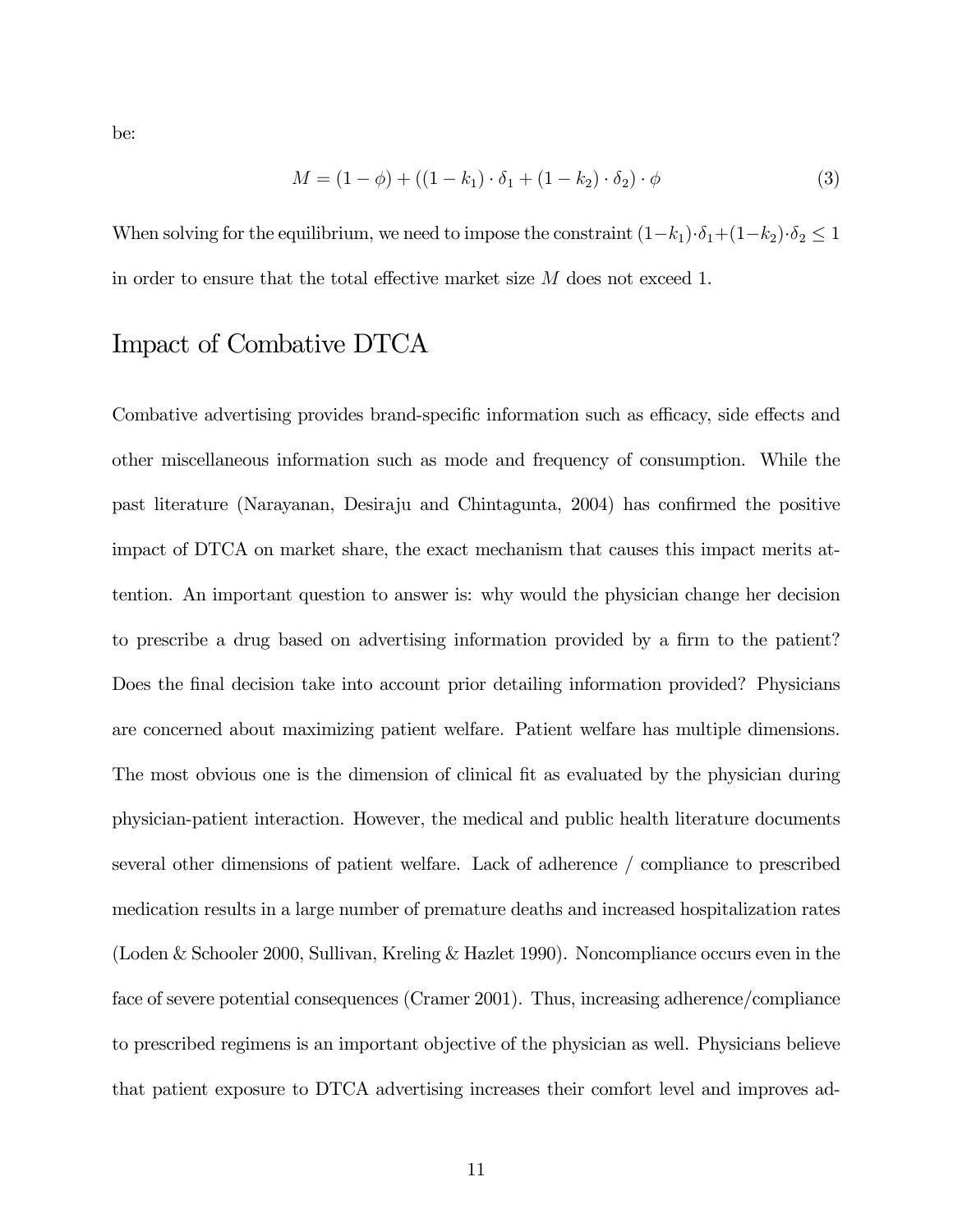herence/compliance (Aikin et al 2004, Holmer 2002, Wosinska 2005). Thus, DTCA can alter the physician's prescription decision if the physician believes that the adherence/compliance benefits outweigh the clinical cost incurred by switching the drug. A similar effect can occur if DTCA improves the placebo effect in patients (Almasi, 2006). The placebo effect is an apparent improvement in health that is not due to any treatment but rather due to the patient's belief that she will improve. This effect is well documented in the medical literature (Beecher, 1955). Borsook & Becerra (2005) provide a extensive review of medical literature in this area. Shiv et al (2005) show that marketing actions can mediate the placebo effect even in a non-medical context. Thus, DTCA can again alter the physician's prescription decision if the placebo benefits outweigh the clinical fit costs.

However, the extent of non-clinical patient benefits may vary depending on patient preferences. Pharmaceutical products may have attributes that are not the same as those that physicians look for in terms of clinical fit. These attributes relate to product characteristics that are directly relevant to patients such as dosage levels, mode of use (pill or injection, chewable or non-chewable), effectiveness patterns (drowsy or non-drowsy, cholesterol reduction through diet absorption or genetic sources) and firm image. We divide the patient population based on the strength of their preferences for certain product attributes. Some patients do not have strong preferences about the attributes of the product they use. Such patients simply want to make a well-informed decision during a physician visit. Consequently, when they meet with a physician, they talk about all brands that they have been exposed to through advertising. Further, the nature of the conversation reveals to the physician that the patient does not have strong preferences regarding a particular product. We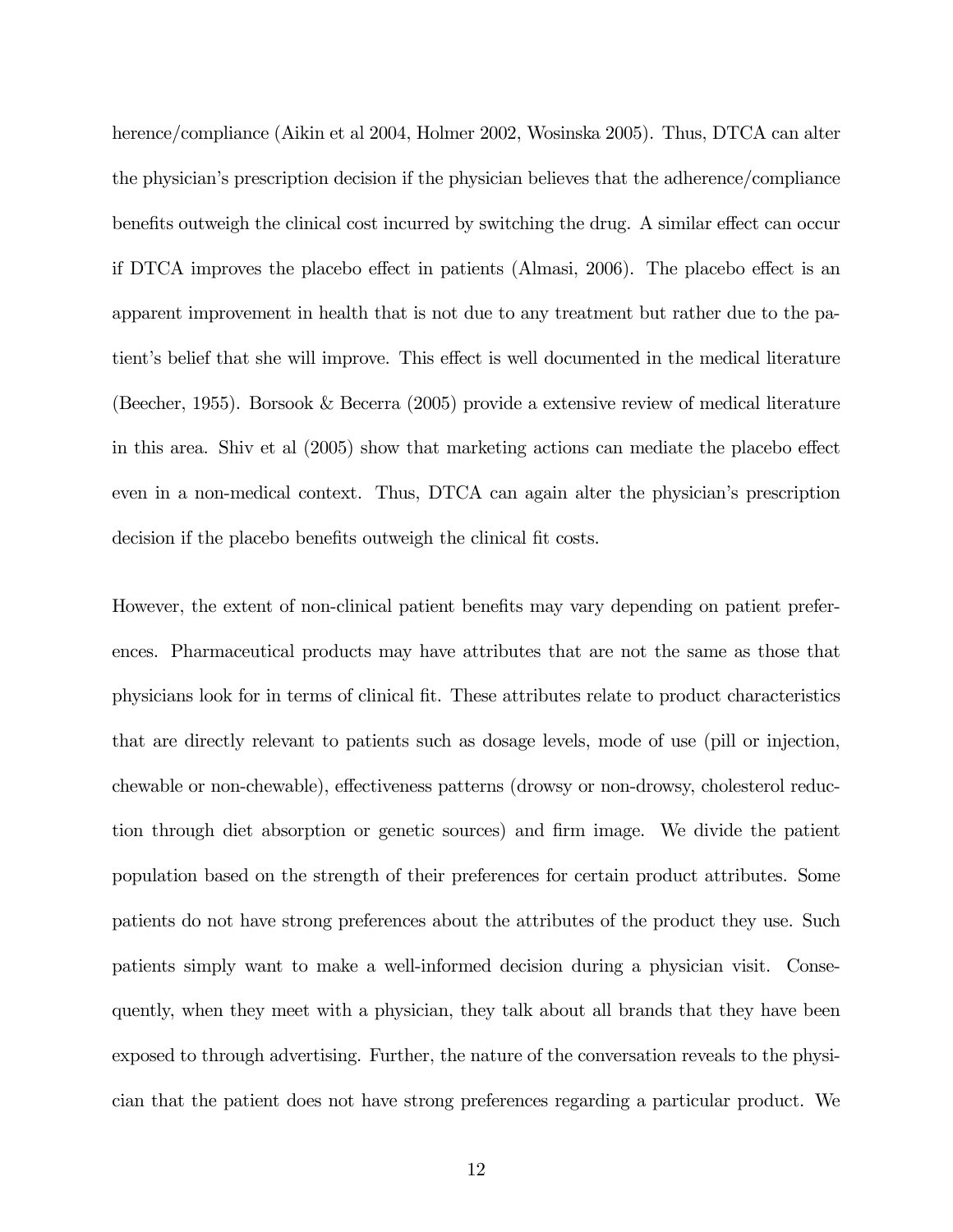label these patients as "weak preference" patients and there are a  $\lambda$  proportion of them in the market. Since all patients are exposed to advertising from both firms, each "weak preference" patient talks to the physician about both products. The amount of time and effort spent by a patient on a particular brand increases with the advertising intensity level  $k_i \delta_i$  of that brand. Thus, if both firms offer combative advertising of equal intensity, then the "weak preference" patient spends an equal amount of time on both brands during the physicianpatient interaction. Finally, the physician has to make a prescription decision based on the patient's conversation and her own knowledge based on detailing. Since the nature of the conversation reveals to the physician that the patient does not have a strong preference for any product, any information provided by the patient complements the information available with the physician and this then impacts the physician's decision. Specifically, in the context of the Hotelling model of patient fit discussed earlier, the location of the marginal patient (indifferent between product 1 and 2) shifts from  $S$  to  $S'$ . The extent of the shift depends on relative combative DTCA levels. Here  $S'$  gets a prescription for product 1 while  $1 - S'$  gets a prescription for product 2. The ratio  $S'$  is a result of the combined information provided by detailing and DTCA such that a particular firm's detailing and DTCA positively impact each other. Consequently, the ratio  $S'$  is given by:

$$
S' = S + \triangle S_1 - \triangle S_2
$$

where  $\Delta S_1$  is the increase in share due to combative DTCA of firm 1 while  $\Delta S_2$  is the increase in share of firm 2 due to its own combative DTCA (manifests as a decrease in share of firm 1 due to complete market coverage). The expressions for  $\triangle S_1$  and  $\triangle S_2$  must exhibit the following properties in order to describe a synergistic or complementary relation-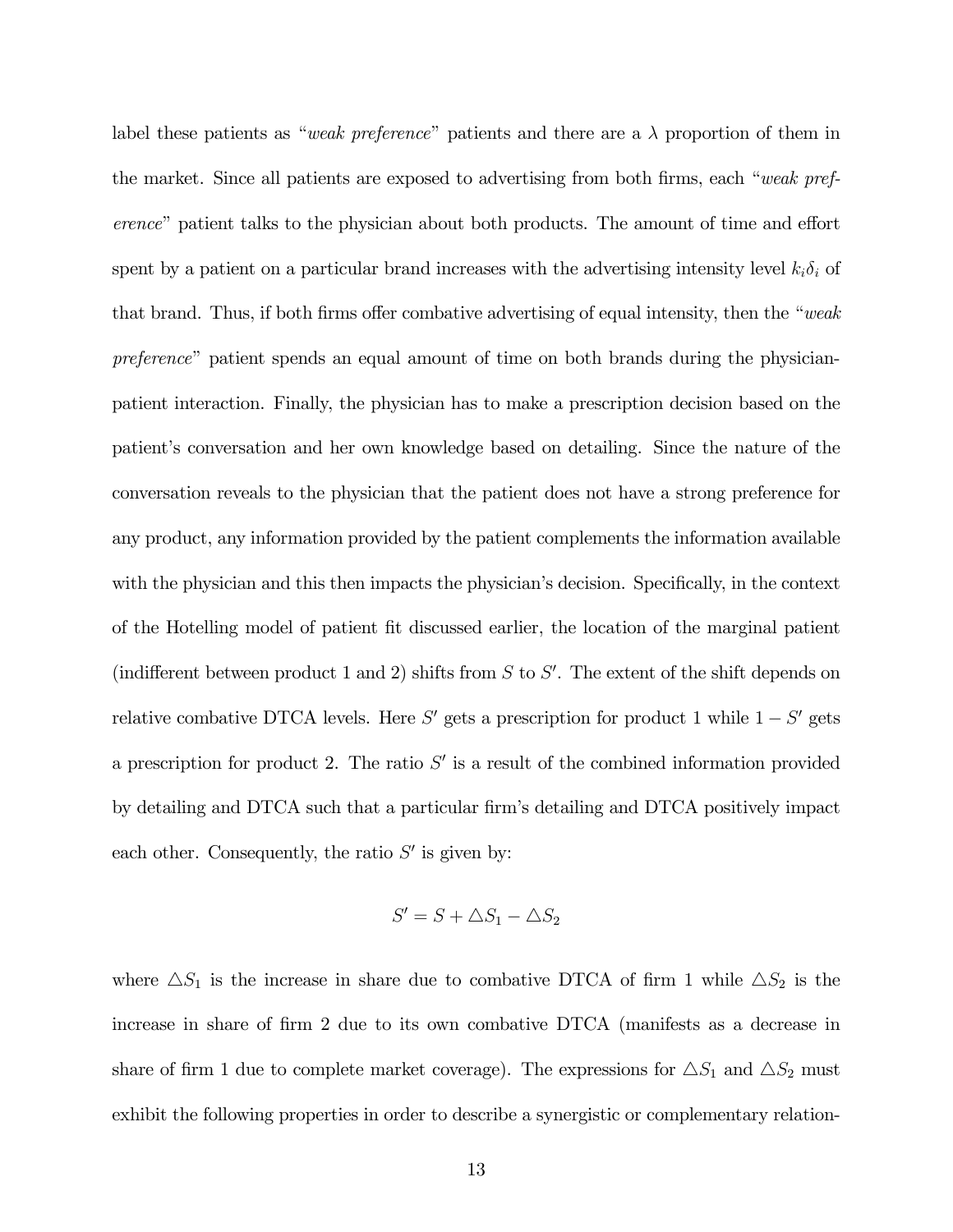ship between detailing and combative advertising: it should be increasing in  $S$  and  $1-S$ respectively (greater the baseline share due to detailing, greater is the impact of combative advertising); it should be increasing in  $k_1\delta_1$  and  $k_2\delta_2$  respectively (greater a firm's combative advertising intensity, greater is the positive share impact); there should be positive interaction between both baseline share due to own detailing and own advertising level. A suitable set of expressions for  $\triangle S_1$  and  $\triangle S_2$  are:

$$
\triangle S_1 = \frac{1}{2} \cdot k_1 \delta_1 \cdot S \tag{4}
$$

$$
\triangle S_2 = \frac{1}{2} \cdot k_2 \delta_2 \cdot (1 - S) \tag{5}
$$

Other patients have strong preferences about the attributes of the product they want to use. They form a  $1 - \lambda$  proportion of the total market. Such patients initiate a discussion with a physician only if they have been sufficiently exposed to the product for which they have a strong preference such that they are convinced about this preference. They talk with the physician exclusively about that product. The nature of the conversation reveals to the physician that the patient has a strong preference for a particular product. We label such patients as "strong preference" patients. Conviction about a product can arise only when the patient understands the major attributes of the product and concludes that these attributes fit her preferences. To incorporate this aspect into the analysis, suppose that the "strong preference" customer population  $(1 - \lambda) M$  is divided into two equal segments such that each segment has a fundamental preference for one product over the other<sup>11</sup>. An individual

<sup>11</sup>Assuming that these two segments are not equal in size or that they do not include all strong preference patients  $(1 - \lambda) M$  does not affect the main insights. For instance, some patients may prefer a benchmark drug offered by a firm that is not a strategic player in our analysis.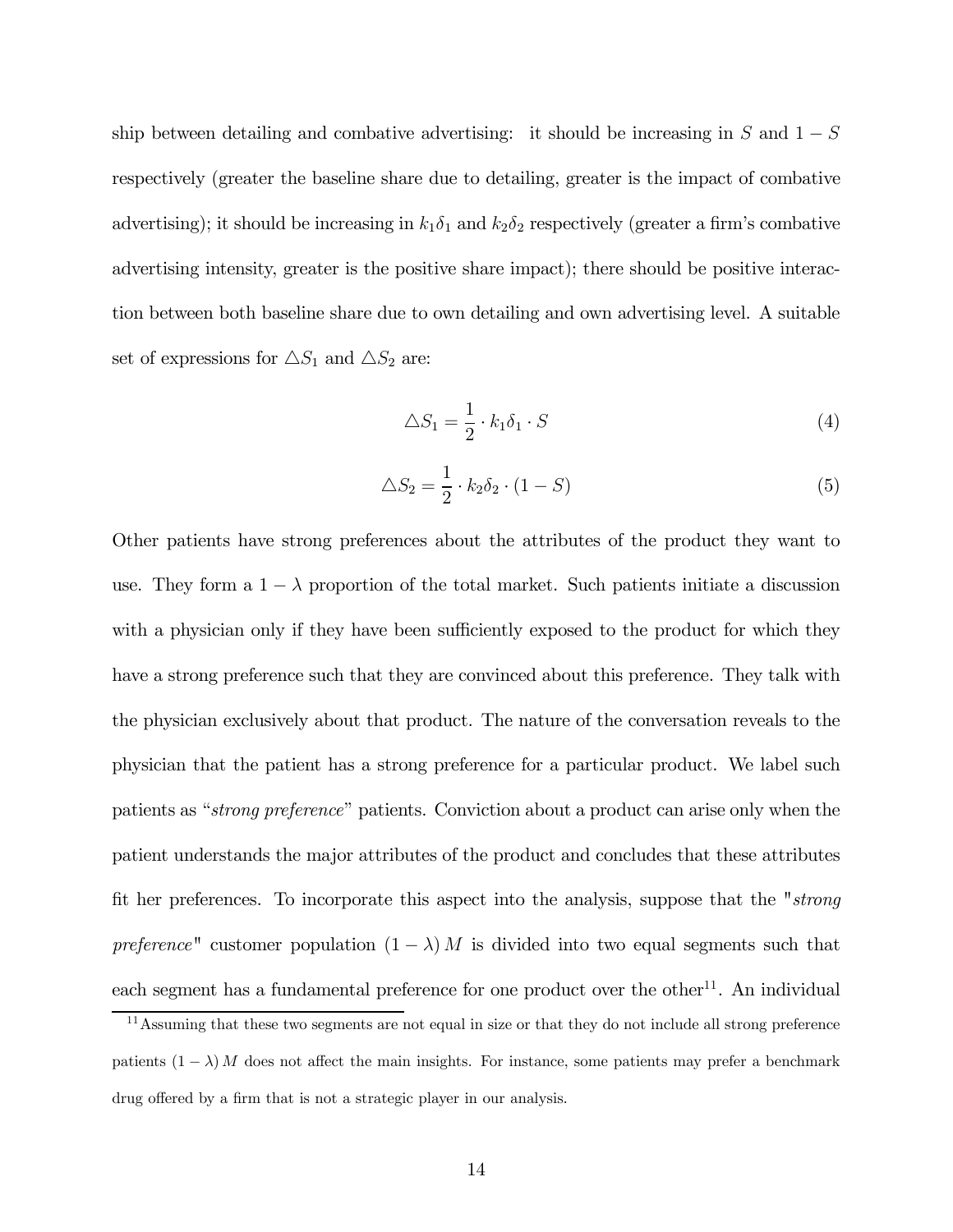patient typically does not have knowledge about this split of the patient population. Within each segment, customers vary in their cognitive capacity to understand product attributes effectively through advertising (Anand & Sternthal 1989, Kohle & Kim 2006). Term the cognitive barrier to understanding product attributes as  $x$ . Greater advertising intensity overcomes this barrier and helps patients understand the attributes of a product. Assume that x is distributed uniformly from 0 to 1. A patient of type x understands the attributes of product i if  $k_i \delta_i - x \geq 0$ . This allows us to derive the number of patients who speak with the physician about products 1 and 2  $(\frac{k_1\delta_1}{2}$  and  $\frac{k_2\delta_2}{2}$  respectively)<sup>12</sup>. Since the nature of the "strong preference" patient's conversation reveals to the physician that the patient has a strong preference for a particular product, the physician prescribes the patient-preferred brand.13 Thus, in the context of the Hotelling model of patient fit, rather than shifting the location of the marginal patient, a fraction of the patients whom the physician was to prescribe a particular product get the opposite drug because of the revelation of these strong preferences. The flow of patients is split as follows. A "strong preference" patient population  $(1 - \lambda)$  M arrives. Without a conversation about a particular brand, the physician splits the flow into product 1 prescriptions  $S \cdot (1 - \lambda) M$  and product 2 prescriptions  $(1 - S)$ .  $(1 - \lambda)$  M. Cross-flow occurs if the physician-patient conversation reveals a conflict between the physician's original decision (without the conversation) and patient preference. This cross-flow captures the extent of poaching from the competitor's default share via patient persuasion rather than complementarity with detailing information. The precise structure

 $12$ The exact derivation of these expressions is provided in Appendix B

 $13\,\text{We could assume that doctor is persuated only a fraction of the time but assuming that would add the current time.}$ another parameter to the model without changing most of the insights.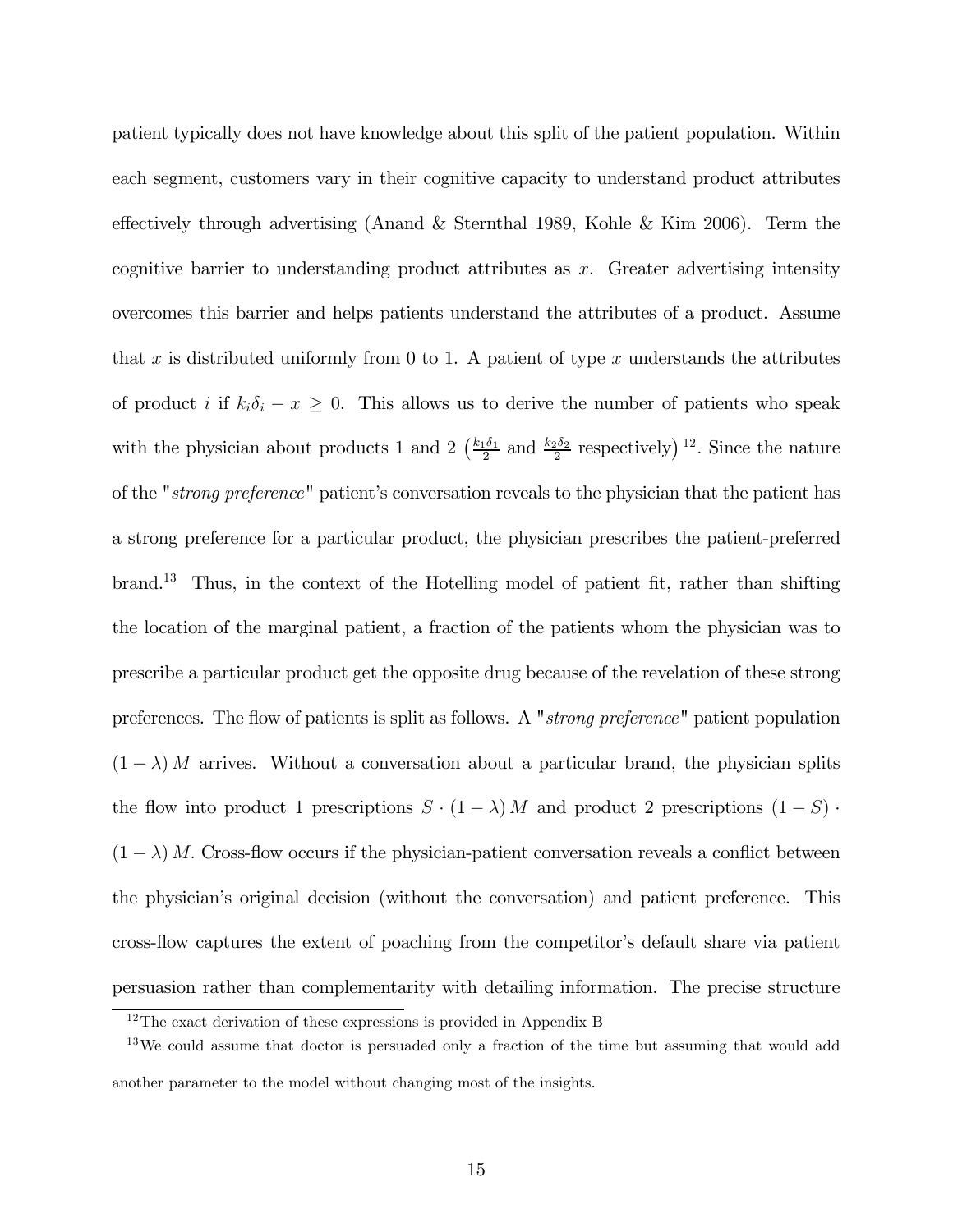

Figure 1: Patient flow in the physician's office

and magnitude of patient flow is described in figure 1. It is pertinent to note that unlike in the "strong preference" patient case, there is no cross-flow (poaching) in the case of "weak preference" patients. Rather, the original detailing split is modified by the presence of combative DTCA. The difference in flow pattern arises due to a fundamental difference in the nature of interaction across the two patient types: in the "weak preference" case, DTCA results in a shift in the location of the marginal patient while in the "strong preference" case, the physician switches the product based on knowledge about the patient's strong preferences.

Thus, by incorporating combative DTCA and both types of patients, we can rewrite the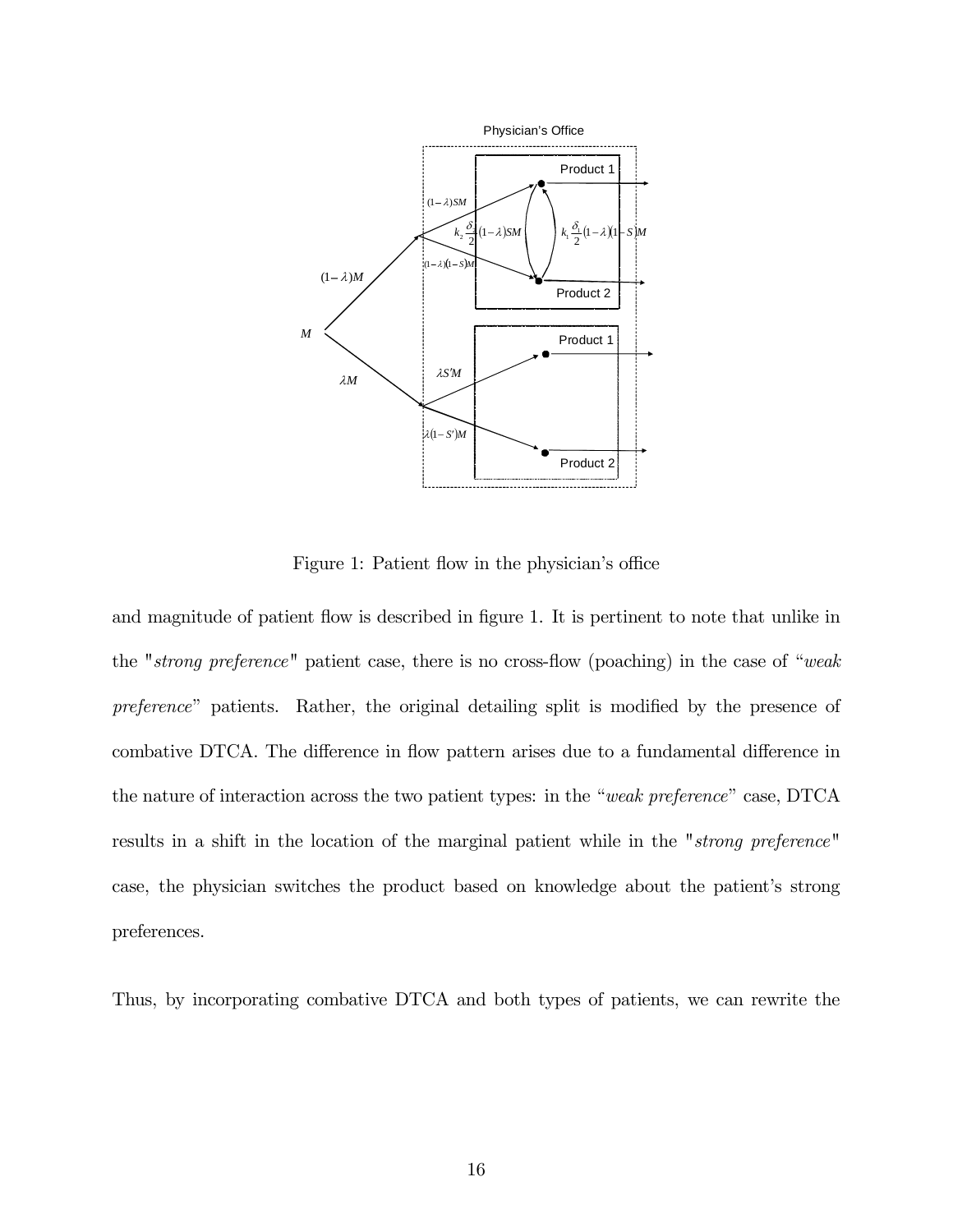sales equations of the two firms as:

$$
DTCSales_1 = (1 - \lambda) M \left[ \left( 1 - k_2 \frac{\delta_2}{2} \right) S + k_1 \frac{\delta_1}{2} (1 - S) \right] + \lambda M \left[ \left( 1 + k_1 \frac{\delta_1}{2} \right) S - k_2 \frac{\delta_2}{2} (1 - S) \right]
$$
\n
$$
(6)
$$
\n
$$
DTCSales_2 = (1 - \lambda) M \left[ \left( 1 - k_1 \frac{\delta_1}{2} \right) (1 - S) + k_2 \frac{\delta_2}{2} S \right] + \lambda M \left[ \left( 1 + k_2 \frac{\delta_2}{2} \right) (1 - S) - k_1 \frac{\delta_1}{2} S \right]
$$
\n
$$
(7)
$$

Now that we have the complete sales function, we can incorporate this to build the overall profit function for each firm.

#### 3.2 Modeling Profit

We assume that the two competing firms offer similar products at the same price. For example, Viagra by Pfizer and Cialis by Lilly ICOS are prescription medicines for the same ailment and are priced comparably. It is also common for pharmaceutical firms to decide on promotional levels assuming a price for the product. For a given price  $p$ , the objective of the firm then becomes one of balancing marginal revenue due to promotion and marginal cost of promotion. Changing the price affects the margin of a sale and consequently, the optimal promotional level.14

Next, we specify the costs of promotion for each firm. Each firm incurs a variable cost of DTCA (includes both constructive and combative elements) that increases with the levels of DTCA  $\delta$ . Further, a convex quadratic specification is assumed for  $\delta$ . This implies that

<sup>&</sup>lt;sup>14</sup>This is also the sequence of actions commonly recommended by consulting firms (Health Products Research and ZS Associates) in the pharmaceutical market.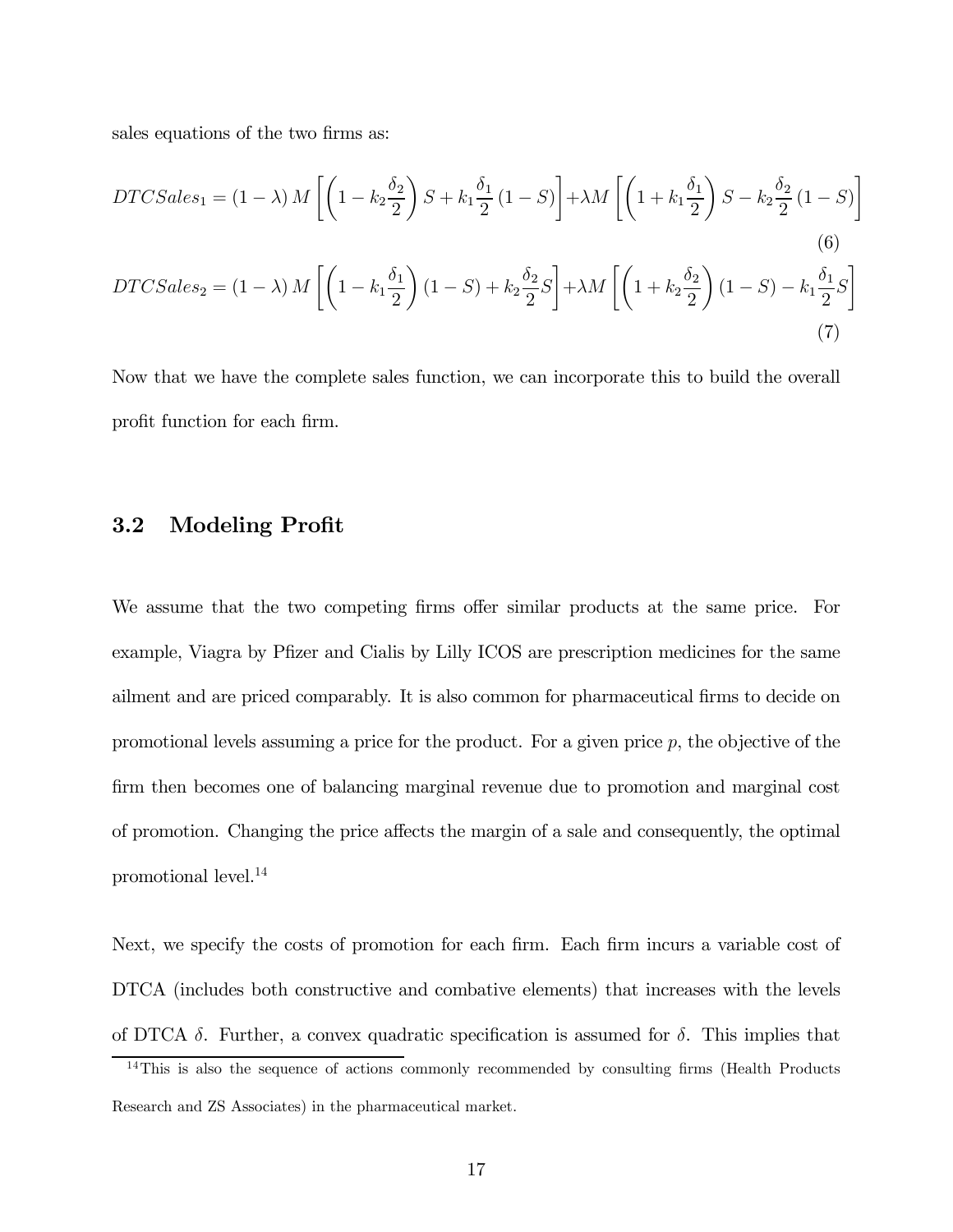the cost of DTCA increases at an increasing rate. One possible reason for this increase can be that higher investments in DTCA are at the cost of taking money away from other projects or borrowing more from the financial markets at a higher rate. A similar quadratic specification is also assumed for detailing where the higher detailing level is coming at the expense of less leisure time for the sales person and hence is costlier. Note that we have always referred to  $\alpha$  and  $\delta$  as the detailing and DTCA levels. We will continue to use this nomenclature, though it should be clear that the cost associated with a detailing or DTCA level is a quadratic function. Consequently, we can derive the profit for each firm, if they offer DTCA:

$$
\pi_1 = p \cdot DTCSales_1 - \frac{\alpha_1^2}{2} - \frac{\delta_1^2}{2} \tag{8}
$$

$$
\pi_2 = p \cdot DTCSales_2 - \frac{\alpha_2^2}{2} - \frac{\delta_2^2}{2}
$$
\n
$$
\tag{9}
$$

All variables, market shares, market size and price are bounded above and below by 1 and 0 respectively<sup>15</sup>.

#### 4 Procedure for Equilibrium Analysis

We now consider the outcome of a duopoly in which each firm decides on an advertising mix (defined by the variables  $k_1$  and  $k_2$ ) consisting of constructive and combative DTCA and then competes in the market for customers. The variables  $k_1$  and  $k_2$  can lie in the range  $[0, 1]$ . However, when these variables are in the interior of the range  $[0, 1]$ , the profit functions given by equations (8) and (9) and corresponding first order conditions become very non-linear

<sup>&</sup>lt;sup>15</sup>The price p used here is price normalized to product value and lies in the range  $[0, 1]$ .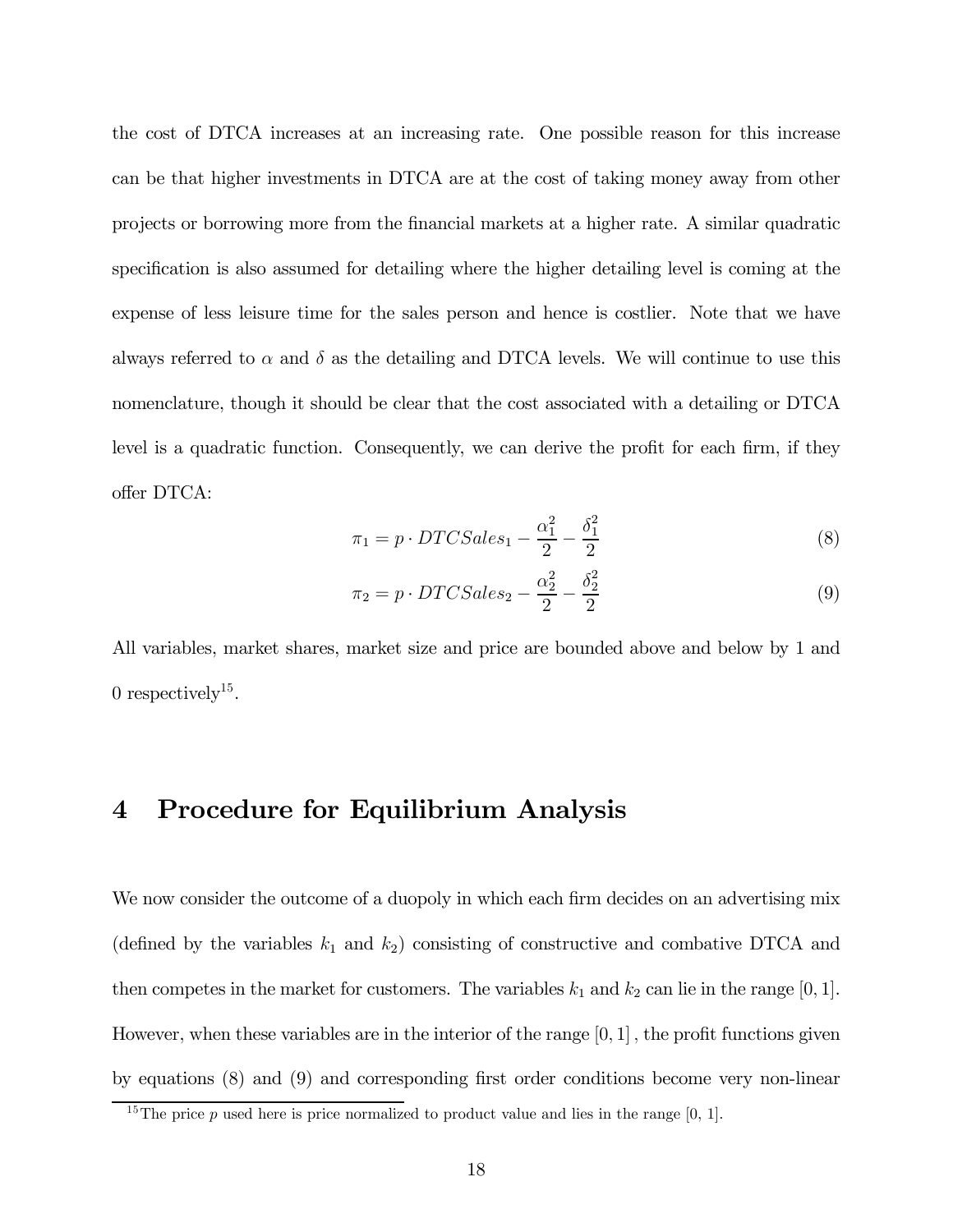functions of the key detailing and DTCA variables. Consequently, closed form solutions are not possible for equilibrium detailing and DTCA levels. One way to resolve this issue is to restrict the firms' advertising mix choice to the extreme values. This implies that the variables  $k_i$  can only take on integer values 0 or 1 and hence firms offer either constructive or combative advertising only. This allows us to extract the key insights of the model using analytical methods. The interior mix of constructive and combative DTCA can be solved for numerically if required. Given this restriction to integer variables, there are 4 possible outcomes for the first stage of the game: 1) Both firms offer constructive DTCA:  $(N, N)$ case, 2) Both firms offer combative DTCA:  $(M, M)$  case, 3) The stronger firm (firm 1) offers combative DTCA while the weaker firm (firm 2) offers constructive DTCA:  $(M, N)$  case and finally 4) The stronger firm (firm 1) offers constructive DTCA while the weaker firm (firm 2) offers combative DTCA:  $(N, M)$  case. Before evaluating which one or more of these cases occur at equilibrium, the equilibrium detailing, DTCA and profit levels for both firms for a given advertising strategy needs to be calculated. Further, to perform comparative statics, a benchmark case where both firms offer only detailing should be evaluated. We label this case as  $(D, D)$ . Each of these cases has a unique pure strategy equilibrium in detailing and DTCA levels. The closed form expressions in each case are provided in Appendix A.

Based on the analysis of each of these outcomes in the second stage of the overall game, we are in a position to analyze the equilibrium strategy that firms adopt. With this objective, we lay out the 2 by 2 matrix with the possible firm strategies and the corresponding equilibrium profit payoffs.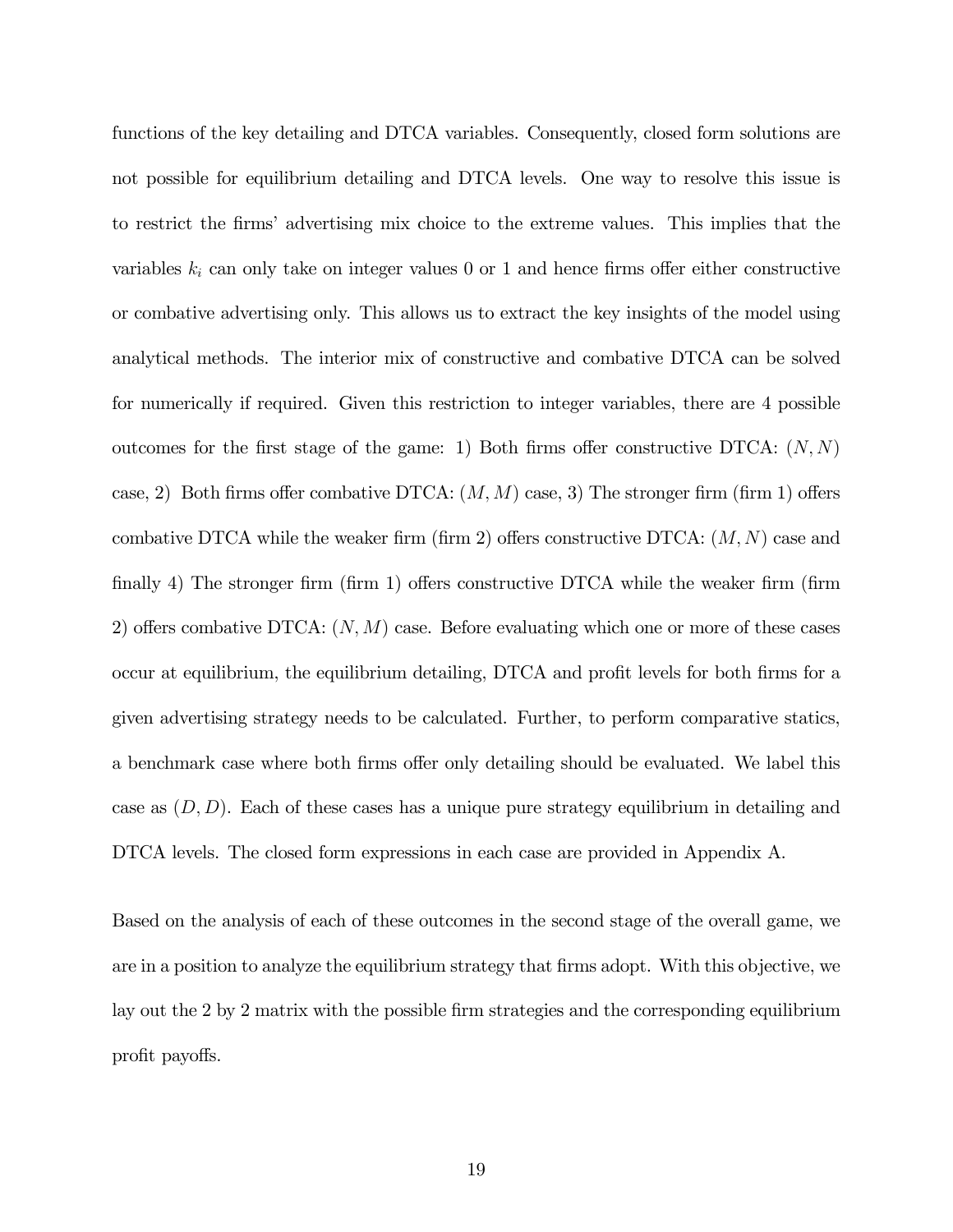| Firm $1 / Firm$ 2 | Constructive | Combative                                                         |
|-------------------|--------------|-------------------------------------------------------------------|
| Constructive      |              | $\pi_1^*(N,N), \pi_2^*(N,N) \mid \pi_1^*(N,M), \pi_2^*(N,M)$      |
| Combative         |              | $\pi_1^*(M,N), \pi_2^*(M,N) \mid \pi_1^*(M,M), \pi_2^*(M,M) \mid$ |

The diagonal entries are the profits to each firm under symmetric DTCA decisions. Equilibrium conditions can be written for each of the four possibilities. As an illustration, a symmetric equilibrium with both firms offering constructive DTCA is observed when neither firm has the incentive to unilaterally deviate from a constructive DTCA strategy. The two conditions that are required for this are:

$$
\pi_1^*(N, N) \ge \pi_1^*(M, N) \tag{10}
$$

$$
\pi_2^*(N, N) \ge \pi_2^*(N, M) \tag{11}
$$

Similar conditions can be written for the other 3 outcomes. In order to extract key insights, we focus on the equilibrium for two cases: first, when the firms are homogeneous in their degree of influence in the physician's office and second, when the firms are heterogeneous in this influence.

#### 5 Key Results: Homogeneous Firms

With firms homogeneous in their degree of influence in the physician's office, we set  $\theta = 1$ and evaluate different equilibrium possibilities. Homogeneity ensures that the set of conditions that determine all possible equilibria reduce to just two in number. The symmetric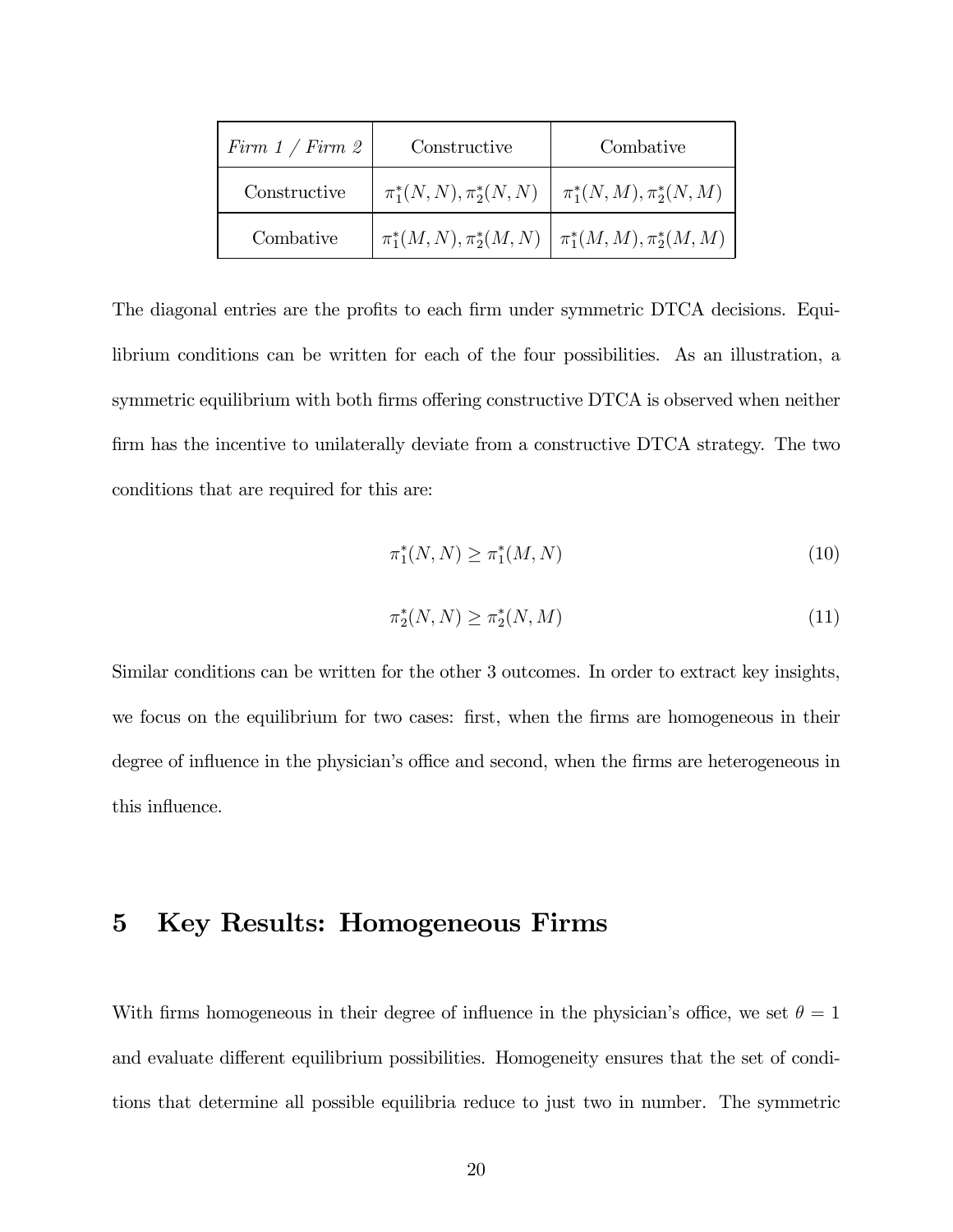equilibrium with both firms offering constructive DTCA requires:

$$
\pi_1^*(N, N) \text{ or } \pi_2^*(N, N) \ge \pi_1^*(M, N) \text{ or } \pi_2^*(N, M)
$$
\n(12)

Similarly, the symmetric equilibrium with combative DTCA requires:

$$
\pi_1^*(M, M) \text{ or } \pi_2^*(M, M) \ge \pi_1^*(N, M) \text{ or } \pi_2^*(M, N)
$$
 (13)

The asymmetric equilibria  $(M, N)$  or  $(N, M)$  occur when both the above conditions are violated. Characterization of equilibrium outcomes provides straightforward insights: at any given price  $p$ , firms are locked in a unique symmetric equilibrium with constructive DTCA when  $\phi$  is high and a unique symmetric equilibrium with combative DTCA when  $\phi$  is low. When the category is new (high  $\phi$ ), firms receive greater return through constructive DTCA but when the category matures, firms do not have an incentive to invest in constructive DTCA and would rather compete through combative DTCA. For an intermediate range of  $\phi$ , multiple equilibria may occur implying that firms would both offer either constructive or combative DTCA.

While the equilibrium outcomes are clear enough for a given p and  $\phi$ , it is less clear whether the use of DTCA relaxes or intensifies competition. This relates to the first question posed in the introduction. At high  $\phi$ , both firms prefer constructive DTCA and since this DTCA merely adds to a common pool that benefits all competing firms, the issue of increased competition does not arise. However, at low  $\phi$ , firms prefer combative DTCA. Depending on  $\lambda$ , the proportion of "weak preference" patients, this DTCA may either be in synergy with or substitute for detailing. Further, the final impact on profit will also be moderated by price p. Thus, evaluating whether a combative DTCA equilibrium might actually be a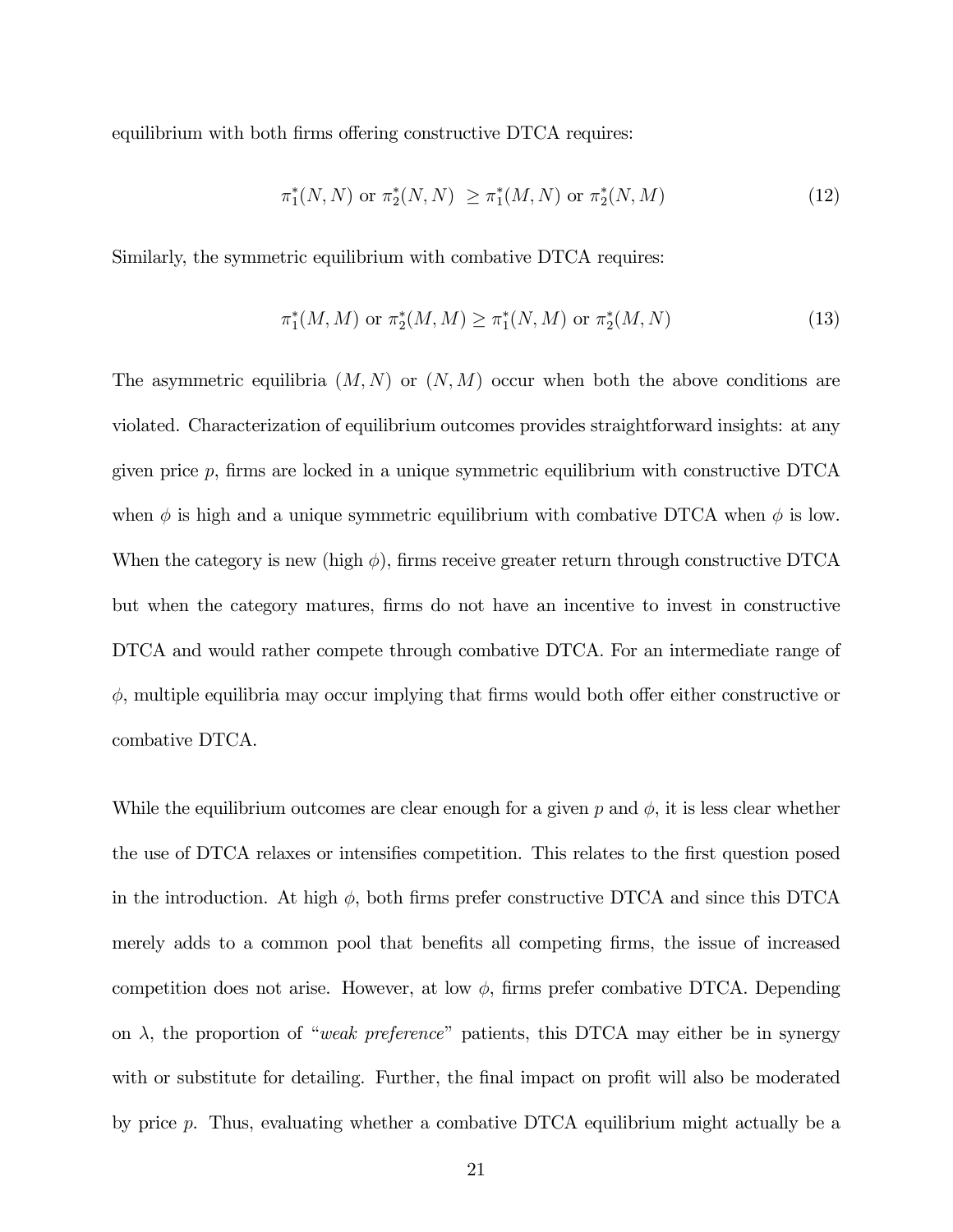prisoner's dilemma for the firms is a fruitful exercise. This evaluation requires a comparison between profits in the  $(N, N)$  and  $(M, M)$  outcomes. To see a clear analytical version of this result, we evaluate the profits of the two firms for these outcomes at  $\phi = 0$ . At this value of  $\phi$ , there is no untapped market and offering constructive DTCA is of no value to either firm. Thus, the constructive DTCA outcome  $(N, N)$  reduces to the pure detailing outcome  $(D, D)$ . The next proposition highlights equilibrium properties given that firms still have the option to adopt combative DTCA.

**Proposition 1** At  $\phi = 0$ , a symmetric combative DTCA equilibrium occurs for all prices. At this equilibrium:

Each firm makes higher profit than if combative DTCA were not offered if:

$$
0 \le \lambda < \frac{1}{2} - \frac{\left(2 - \sqrt{3}\right)}{p}
$$

but is locked in a prisoner's dilemma otherwise.

If the proportion of "weak preference" patients is low, combative DTCA and detailing act predominantly as substitutes. Thus, when each firm makes the detailing decision, it does so with the knowledge that a certain fraction of its customers will be poached by the competition through combative DTCA. This allows the firm to lower its detailing investment. However, it recovers lost share by adopting combative DTCA to poach from its competitor and this strategy costs less than the money saved through detailing. Thus, the use of combative DTCA helps to relax harmful detailing competition. However, this effect disappears as the fraction of "weak preference" patients increases or when price is too low. As the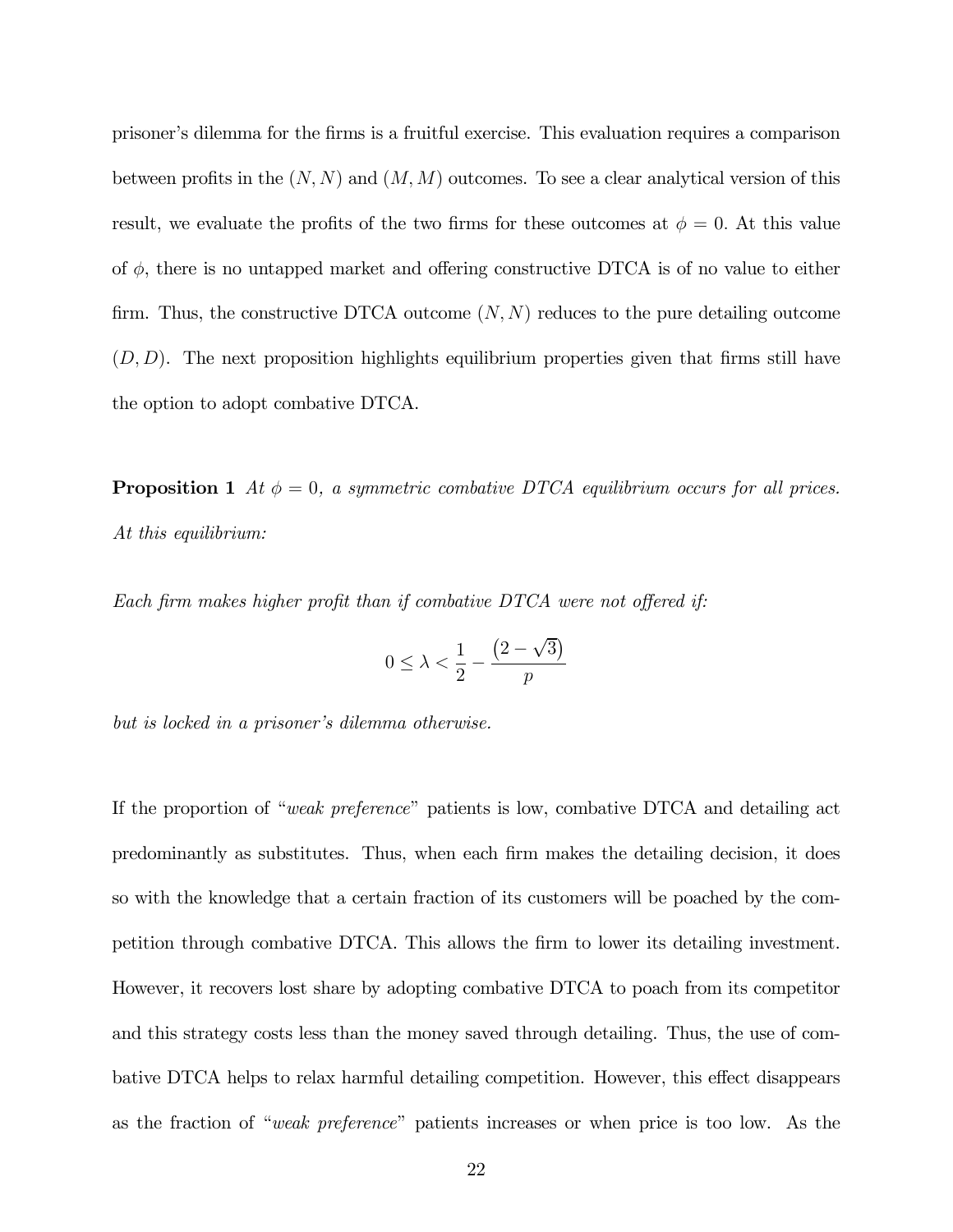fraction of "weak preference" patients increases, the synergy between detailing and DTCA increases. However, since this effect occurs for both firms, competition in the physician's office intensifies and profits are negatively affected. To see the impact of price on this outcome: we observe that the right hand side of the range in proposition 1 is greater than 0 only for  $p > 2(2-\sqrt{3}) = 0.54$ . This implies that when the margin is low, even a poaching DTCA strategy does not provide the necessary ROI to increase profits. This allows us to answer the first question that we had posed: under what conditions would competing firms get locked in a prisoner's dilemma, when given the option of offering DTCA? The answer is that for low  $\phi$ , high p and low  $\lambda$ , competing firms offer combative DTCA at equilibrium but do not get into a prisoner's dilemma. For low  $\phi$ , low p and high  $\lambda$ , a prisoner's dilemma is observed. A prisoner's dilemma is never observed for high  $\phi$  since both firms adopt constructive DTCA. Now that we have the equilibrium results with DTCA, we are ready to make an assessment of the impact of DTCA on equilibrium detailing levels. This can be done by comparing the equilibrium detailing levels with and without DTCA for different values of the primitive parameters  $\phi$ , p and  $\lambda$ .

**Proposition 2** a) At high  $\phi$ , both firms adopt constructive DTCA. This **increases** the equilibrium detailing levels as compared to the case when no DTCA was offered.

b) At low  $\phi$ , both firms adopt combative DTCA. This **decreases** the equilibrium detailing levels when  $\lambda < \frac{1}{2}$  and **increases** the equilibrium detailing levels when  $\lambda > \frac{1}{2}$  as compared to the case when no DTCA was offered. When  $\lambda = \frac{1}{2}$ , there is **no change** in detailing levels.

Suppose that two firms that have traditionally used detailing but not DTCA decide to make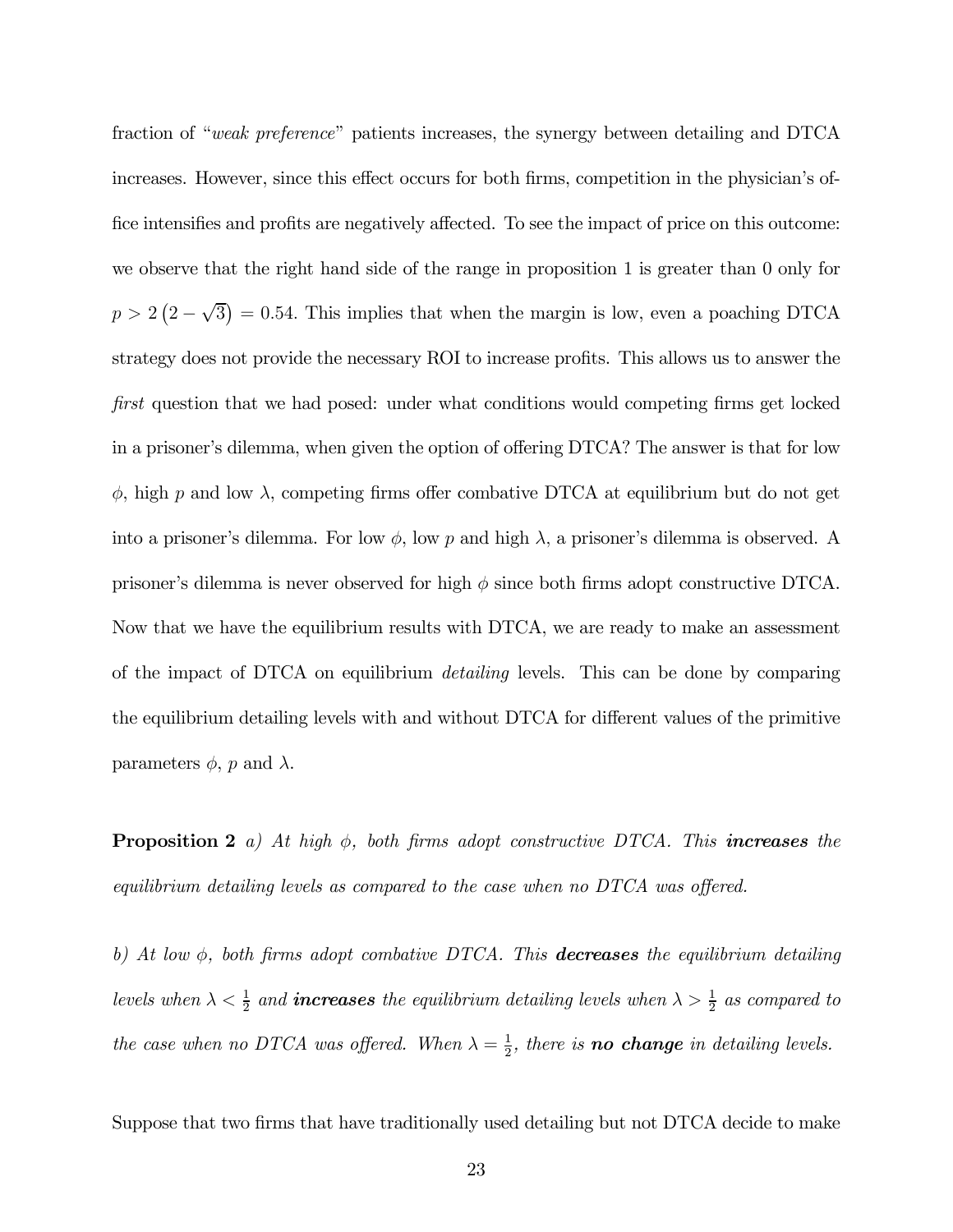DTCA a part of the promotional mix. Should they expect their detailing to increase or decrease as a consequence of this decision? The above proposition clarifies. We infer that when a product is at an early stage of the product lifecycle, a firm should expect to increase its detailing investment when it introduces DTCA since the type of DTCA used by all competing firms would be constructive. The constructive DTCA will result in more patients walking up to the physician. To reap the benefit of this DTCA effort via increased prescriptions by physicians for its own product, the firm will need to inform the physicians about its product. This is achieved by increasing the detailing effort. This would mean an increase in overall promotional spend as compared to the "no DTCA" case. For a mature product category, the firm should expect all competing firms to use combative DTCA. The effect of combative DTCA is that the patients talk to their physician about the advertised products and this reduces the need for detailing investment only if the majority of patients are of the "strong preference" type and consequently DTCA and detailing act as substitutes. However, if a majority of patients are of the "weak preference" type, the use of combative DTCA bolsters the effectiveness of a firm's own detailing. The resultant competition forces both firms to increase detailing investment. Thus, the original intuition of marketing managers that scarce promotional dollars can be simply shifted from detailing to DTCA gets validation only in the case of a mature product category with a majority of "strong preference" patients. In all other cases, the detailing requirement goes up and so does total promotional expenditure.

The results in proposition 2 enable us to answer the *second* question that we had posed: how does the optimal detailing level change with the introduction of DTCA? When both firms adopt constructive DTCA, the equilibrium detailing level increases. However, when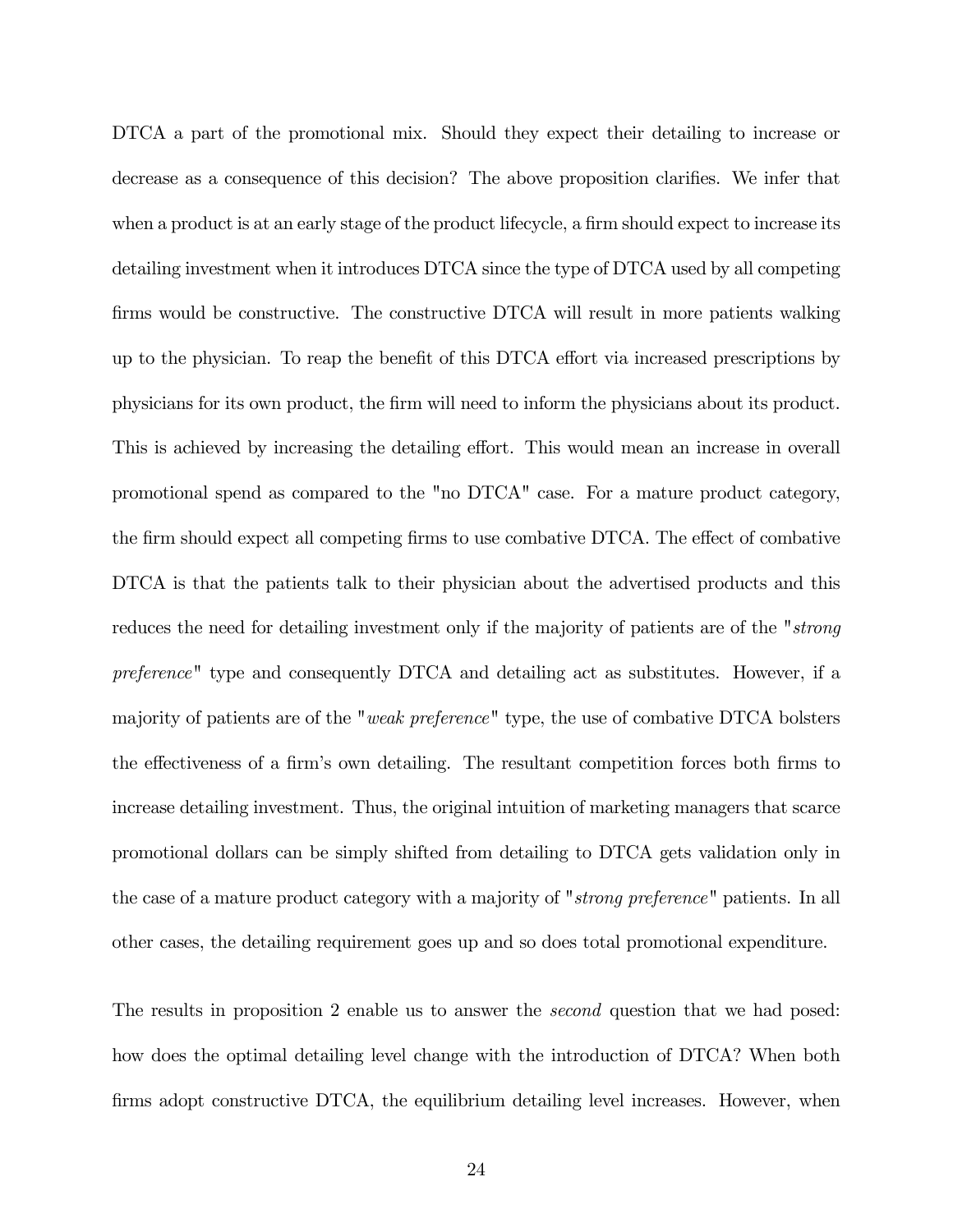both firms adopt combative DTCA, detailing level goes down when the majority of patients are of the "strong preference" type and goes up when the majority of the patients are of the "weak preference" type.

# 6 Key Results: Heterogeneous Firms

We now turn our attention to the case where firms are heterogeneous in their degree of influence in the physician's office. The closed form solutions for the equilibrium detailing and DTCA levels and corresponding profit functions of each firm for the different cases  $((M,M),(N,M),(M,N))$  and  $(N,N)$  are given in Appendix A. Substituting the closed form detailing and DTCA levels into the profit functions provides analytical expressions for profits for all cases. Equilibrium analysis reveals that general trends are analogous to the homogeneous firms case. For large  $\phi$  (early stage product category), both firms are more likely to offer constructive DTCA while for low  $\phi$  (mature product category), both firms are more likely to offer combative DTCA. However, since firms are heterogeneous, the possibility that firms adopt asymmetric strategies merits special attention. For low  $\phi$ , the incentive for either firm to adopt constructive DTCA is low since there are few untapped patients who can be captured by use of such DTCA. For instance, at  $\phi = 0$ , the symmetric combative DTCA outcome is the only pure strategy equilibrium. Thus, an asymmetric equilibrium will never be observed for low  $\phi$ . Hence, we analytically investigate the possibility of an asymmetric equilibrium at high  $\phi$ , specifically at  $\phi = 1$ . There are two possible asymmetric outcomes:  $(M, N)$  and  $(N, M)$  and we investigate the possibility of both these equilibria at  $\phi = 1$  as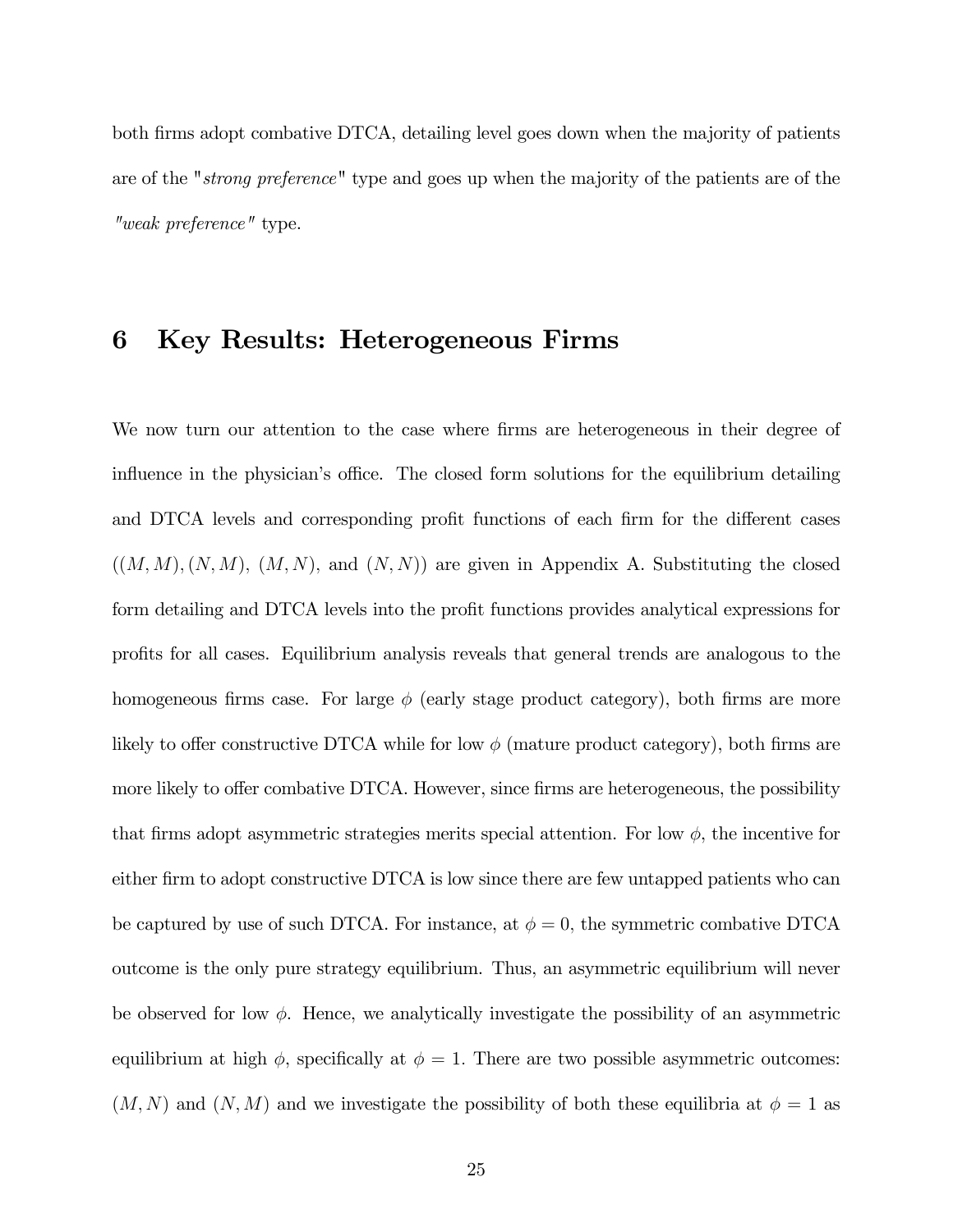a function of  $\theta$ , the heterogeneity parameter. Further, we investigate how this relationship between asymmetric equilibria and  $\theta$  is moderated by price p and patient composition  $\lambda$ . We can analytically derive the  $\theta$  threshold that determines the asymmetric equilibrium for given values of p and  $\lambda$ . We evaluate the asymmetric equilibrium for reasonably separated values of p and  $\lambda$ . <sup>16</sup> The next proposition clarifies these results.

**Proposition 3** Given  $\phi = 1$ , a unique asymmetric pure strategy equilibrium with the stronger firm offering constructive DTCA and the weaker firm offering combative DTCA may be observed  $(N, M)$  equilibrium). The specific condition required on  $\theta$  for different p and  $\lambda$ combinations is:

| $\lambda = 0$ | $\lambda=1$                                               |
|---------------|-----------------------------------------------------------|
|               | $p = 1 \mid \theta \ge 1.16 \mid \theta \ge 1.23 \mid$    |
|               | $p = \frac{1}{2}$   $\theta \ge 1.60$   $\theta \ge 1.77$ |

The first observation is that a unique asymmetric equilibrium is observed when firms are sufficiently heterogeneous. Further, the only form this asymmetric equilibrium can take is one where the stronger firm offers constructive DTCA while the weaker firm offers combative DTCA:  $(N, M)$  equilibrium. The  $(M, N)$  equilibrium is never observed. The reason for this is as follows: since the stronger firm has a greater degree of influence in the physician's office, it has strong reasons to invest in constructive DTCA at high  $\phi$  and capture a large fraction of this additional market through detailing. However, the weaker firm can counteract by

<sup>&</sup>lt;sup>16</sup>Values for p and  $\lambda$  different from those selected will lead to different  $\theta$  thresholds for the asymmetric equilibrium.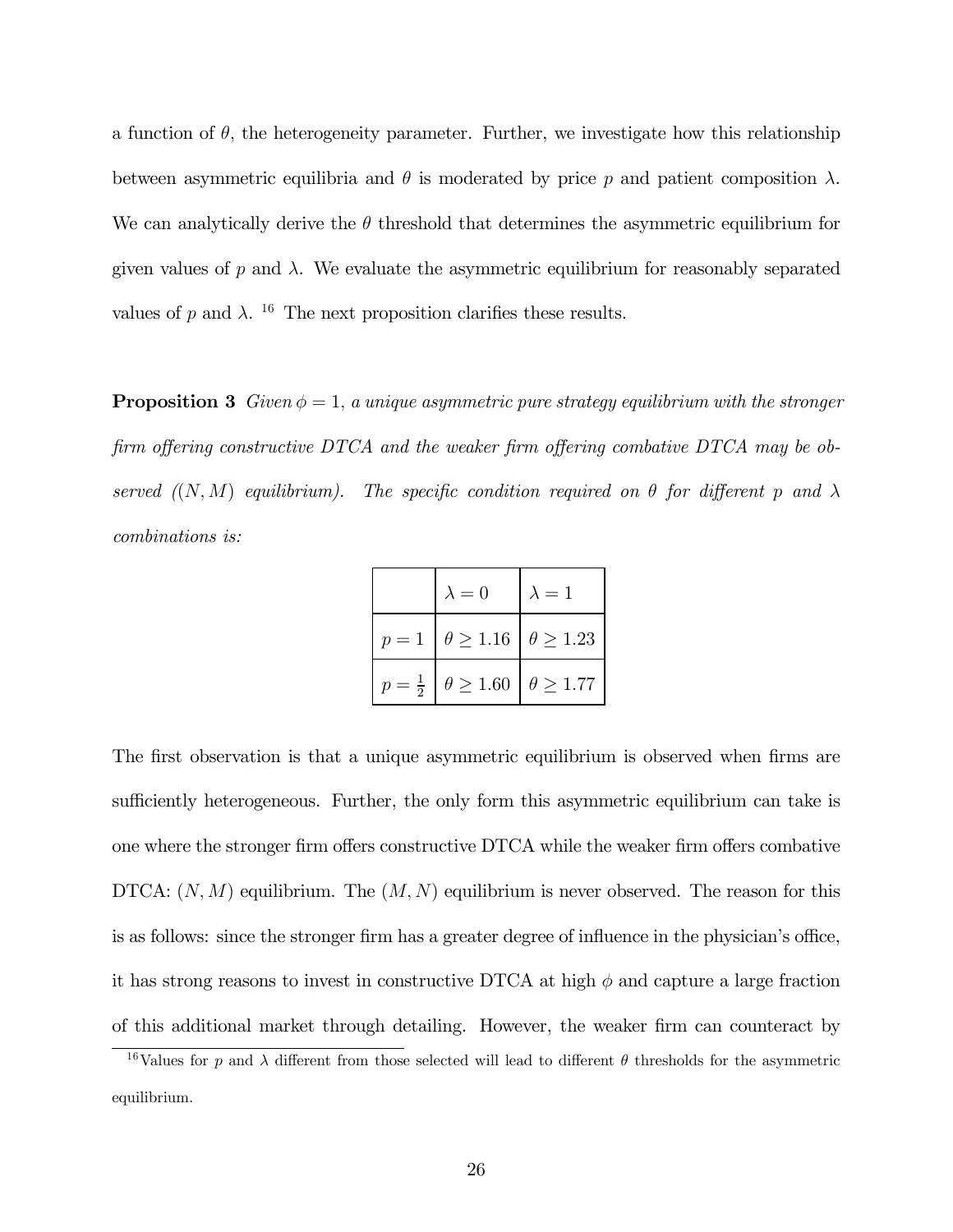either poaching from the stronger firm (via the "strong preference" patients) or by increasing own detailing effectiveness through the complementary effect of combative DTCA (via the "weak preference" patients) given by equation (5). It chooses to do so when heterogeneity is sufficiently high. The exact heterogeneity threshold at which this occurs is moderated by both price and proportion of patient types.

To understand the impact of the parameters  $p$  and  $\lambda$ , we will analyze the incentives of each firm to unilaterally deviate from the  $(N, M)$  equilibrium. Although the stronger firm's incentive to choose constructive DTCA is somewhat reduced by the competing firm's ability to capture some of the additional customers through combative DTCA, this attenuation is lower than the corresponding gains at high  $\phi$ . Thus, the stronger firm does not have the incentive to unilaterally deviate. To shed light on the weaker firm's incentive to deviate, we analyze the revenue term which equals  $price \times share \times market \ size$  of the weaker firm in the  $(N, M)$  and  $(N, N)$  equilibria. In the  $(N, M)$  equilibrium, the weaker firm invests in combative DTCA that improves its own share while the stronger firm invests in constructive DTCA that improves the market size. As price increases, the stronger firm's ROI on constructive DTCA increases. Thus, given the stronger firm's constructive advertising strategy, the market size is increasing in price. The weaker firm's ROI on combative DTCA is then super-linear in price since price also affects the market size in addition to margin given the competitor's advertising strategy. Consequently, as price increases, the weaker firm's incentive to poach from the stronger firm and free-ride on the stronger firm's constructive DTCA increases sharply. In the  $(N, N)$  equilibrium, both firms invest only in constructive DTCA to increase market size. Since detailing levels are equal, the share term is simply a function of  $\theta$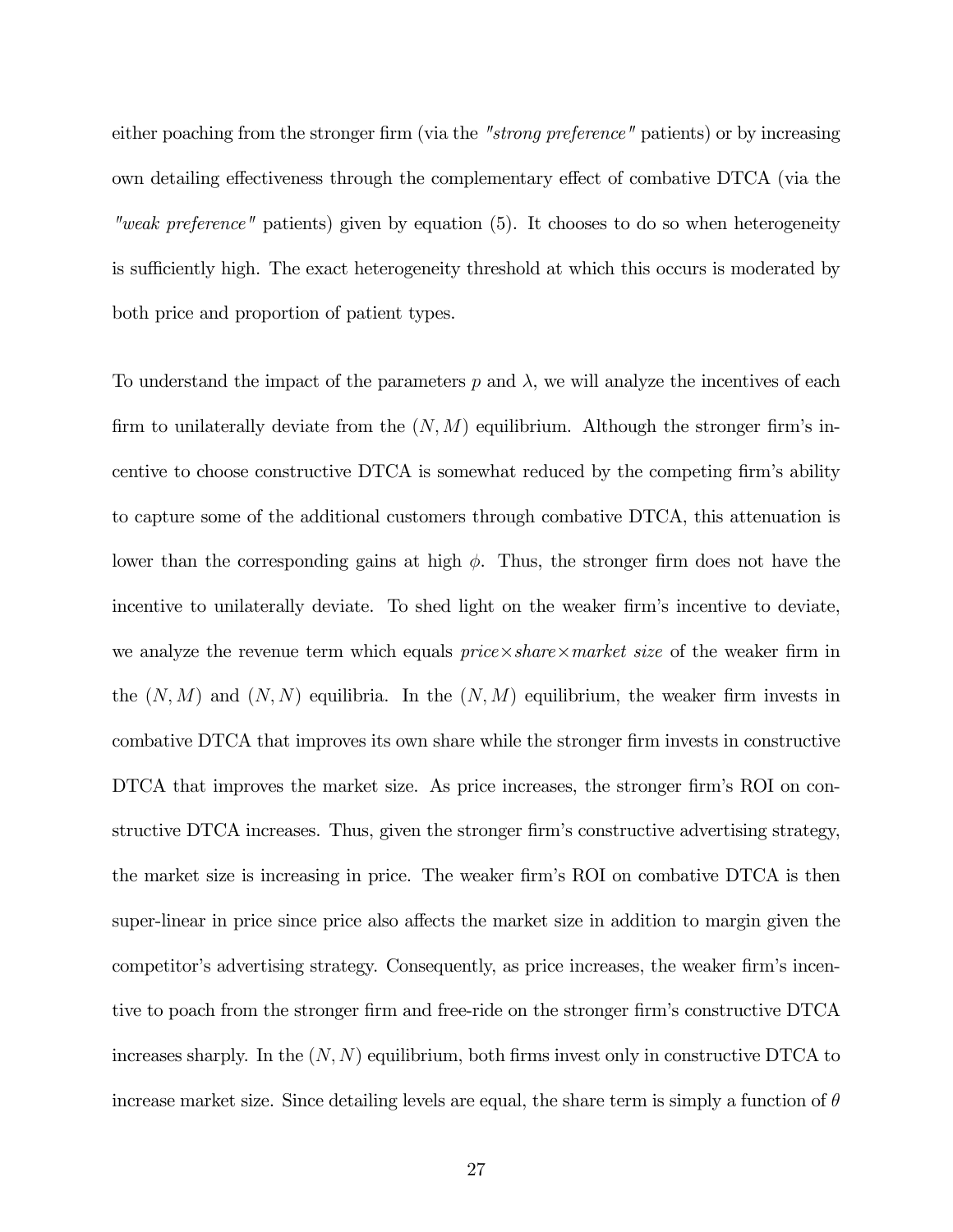alone. Consequently, the ROI on the weaker firm's (constructive) DTCA is a linear function in price. This difference in ROI of the weaker firm's DTCA as a function of price across the  $(N, M)$  and  $(N, N)$  equilibria explains the greater likelihood of the asymmetric equilibrium  $(N,M)$  at higher prices. This manifests itself as a lower  $\theta$  threshold for the switchover point from constructive to combative DTCA as p increases.

The  $\lambda$  parameter determines what fraction of combative DTCA is used to increase own detailing effectiveness versus poaching from the competition via patient persuasion. As observed in the homogeneous firms case, increasing own detailing effectiveness intensifies competition in the physician's office and lowers profits (the prisoner's dilemma occurs at higher  $\lambda$ ). If  $\lambda$  is high and the weaker firm only uses combative DTCA, its detailing strength moves closer to that of the stronger firm and detailing competition intensifies. This does not occur when  $\lambda$  is low because the "*strong preference*" patients ensure that the weaker firm can poach from the competition, without experiencing equivalent poaching from the stronger firm. Thus, the weaker firm is more likely to switch to combative DTCA when  $\lambda$  is low and this again manifests in terms of a lower  $\theta$  threshold. While the above results clarify scenarios when we might observe asymmetric equilibria, the heterogeneity of firms also poses questions about DTCA levels in symmetric equilibria. The next proposition highlights these results.

**Proposition 4** a) At high  $\phi$  and low enough  $\theta \neq 1$ , both firms adopt constructive DTCA. Consequently, the stronger firm offers a higher level of DTCA than the weaker firm  $(\delta_1^* > \delta_2^*)$ and makes higher profits  $(\pi_1^* > \pi_2^*)$ .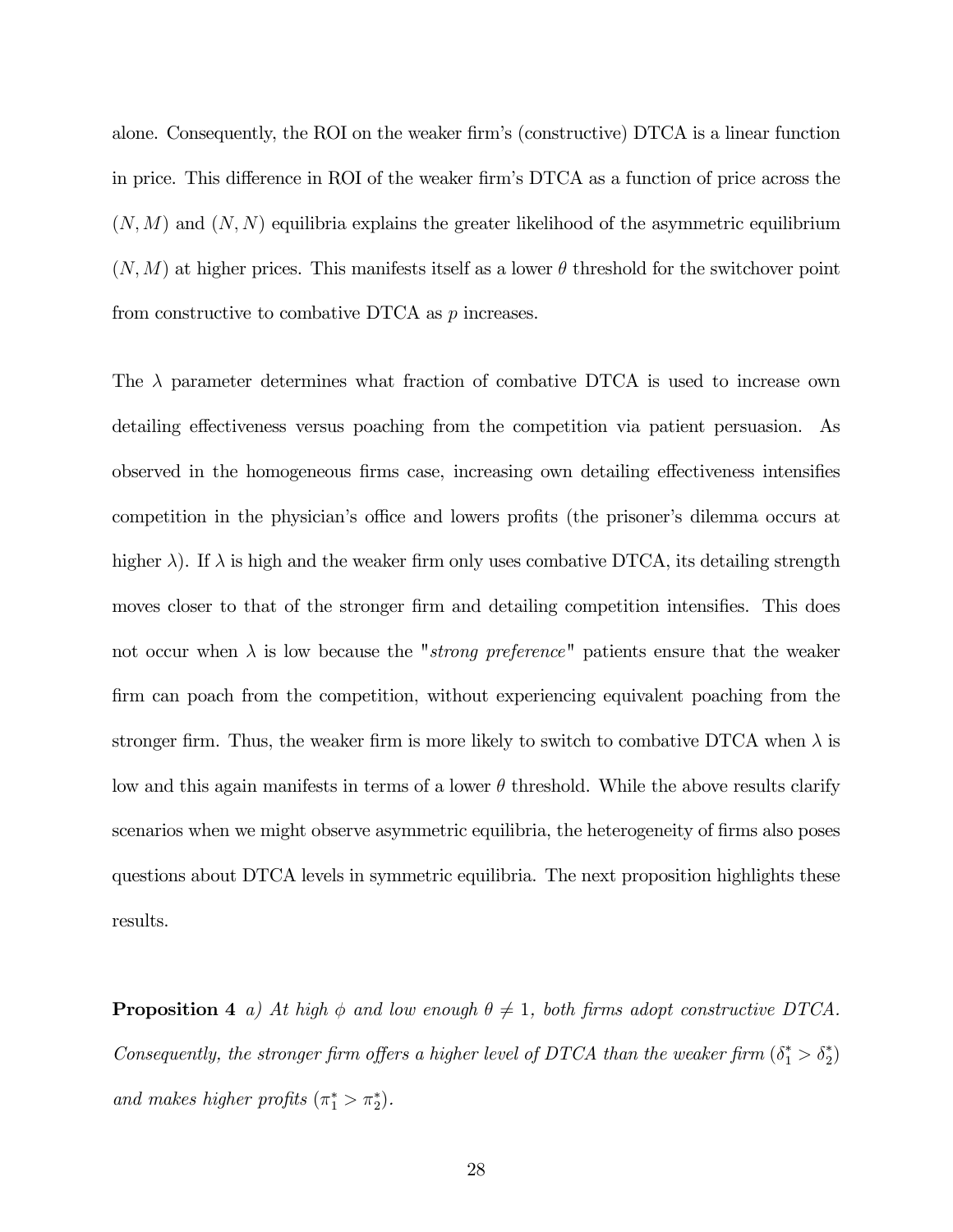b) At low  $\phi$ , both firms adopt combative DTCA. Consequently, the weaker firm offers a higher level of DTCA than the stronger firm if  $\lambda < \frac{1}{2}$  and a lower level when  $\lambda > \frac{1}{2}$ . The levels are exactly equal at  $\lambda = \frac{1}{2}$  and are the same as if the firms are homogeneous. However, the stronger firm always makes higher profit  $(\pi_1^* > \pi_2^*)$ 

The first part of the proposition discusses an early stage product category (high  $\phi$ ). When a firm knows that it is more influential in the physician's office, it can capture a greater share of any market expansion that occurs. Hence, it has a greater incentive to invest in market expansion. Using the same logic, the weaker firm has less incentive to invest in market expansion. The net outcome is that the stronger firm makes a higher profit. This result explains the policy prescription by Wosinska (2003) that firms with weaker influence in the physician's office should invest less in DTCA since a larger part of the category expansion is captured by the stronger firm. Of course, this is valid only for an early stage product category. As the product category matures, the equilibrium advertising strategy for the firms changes from constructive to combative and this results in other outcomes.

The second part of the proposition discusses a mature product category. Suppose a firm knows that its competitor is more influential in the physician's office. It has two different ways of counteracting this effect using DTCA. If the proportion of "weak preference" patients is high (high  $\lambda$ ), it uses DTCA to increase the effectiveness of its detailing through the complementary effect of combative DTCA as given in equation (5). However, since the ROI on combative DTCA depends on detailing strength (because of the physician-patient interaction), it can never completely overcome the stronger firm. Consequently, for high  $\lambda$ ,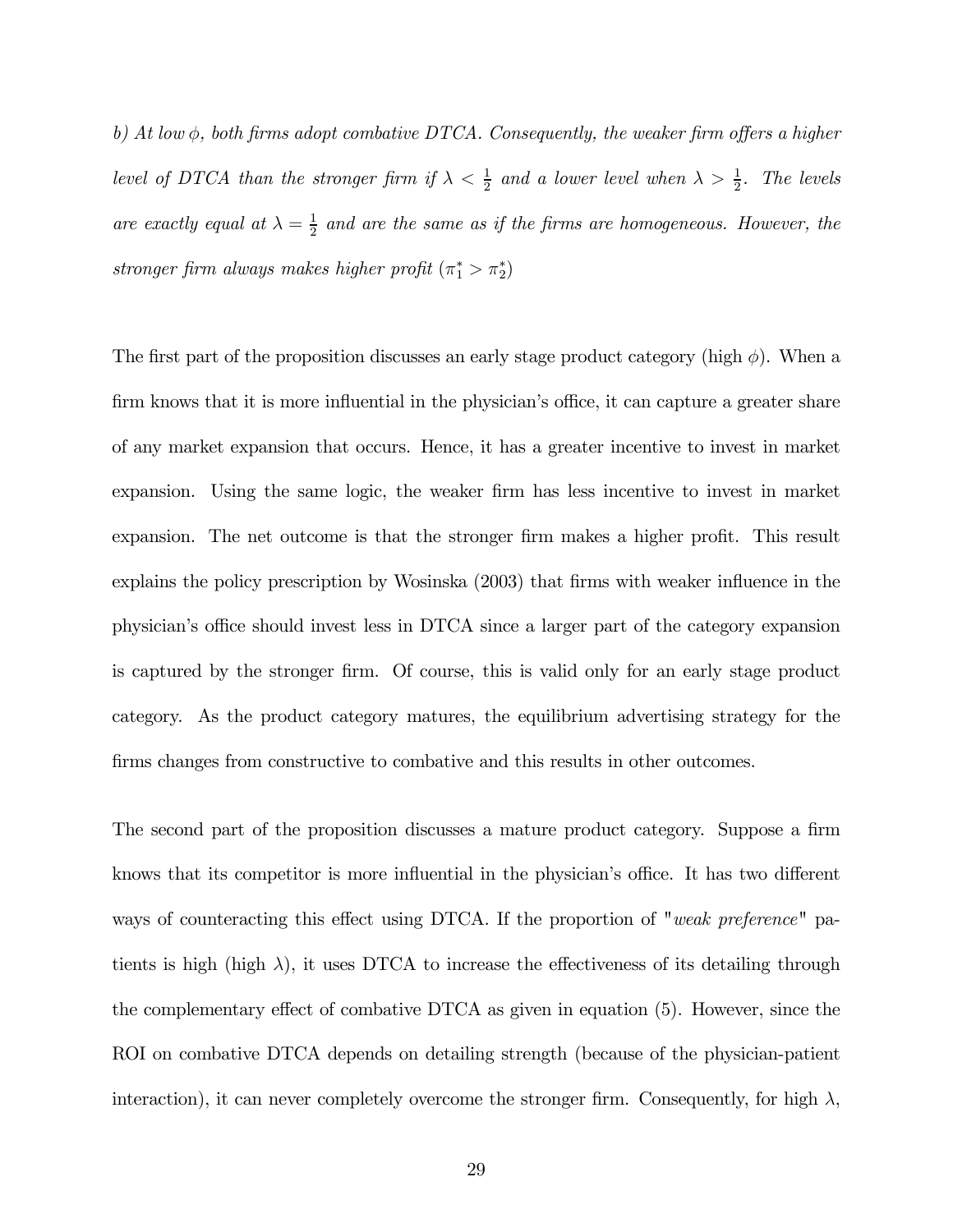the weaker firm invests to a lesser extent in combative DTCA as opposed to the stronger firm. If the proportion of "weak preference" patients is low (and consequently the proportion of "strong preference" patients is high), then the weaker firm has a larger pool of the competitor's patients that it can influence and convert to its product through combative DTCA. Hence, its investment levels in combative DTCA are larger. Using the same logic, the stronger firm has less incentive to invest in combative DTCA for it can convince the physicians to prescribe its product via more productive detailing. This result could be one of the important factors that drives the aggressive use of combative DTCA for Lunesta by Sepracor. This addresses our *third* question: when would weaker firms adopt larger levels of DTCA as compared to stronger firms? The basic answer is that if heterogeneous firms attain an equilibrium with both firms adopting combative DTCA and the proportion of "strong preference" patients is high, the weaker firm invests more in DTCA, although it earns lower profits.

Results from propositions 3 and 4 convey an answer to the fourth question: when would firms pursue constructive DTCA voluntarily? Clearly, firms are more likely to adopt constructive DTCA during the early phase of the product lifecycle when  $\phi$  is high. Even at high  $\phi$ , one is more likely to see the stronger firm pursuing constructive DTCA. The weaker firm deviates from this strategy when the firms are sufficiently heterogeneous in their degree of influence in the physician's office (high  $\theta$ ), product margin is high (high p) and the proportion of "strong preference" patients is high (low  $\lambda$ ). Further, even when the weaker firm uses constructive DTCA, it invests less than the stronger firm. This provides some guidance to regulatory authorities on when they might have to spend time and money to direct firms to adopt and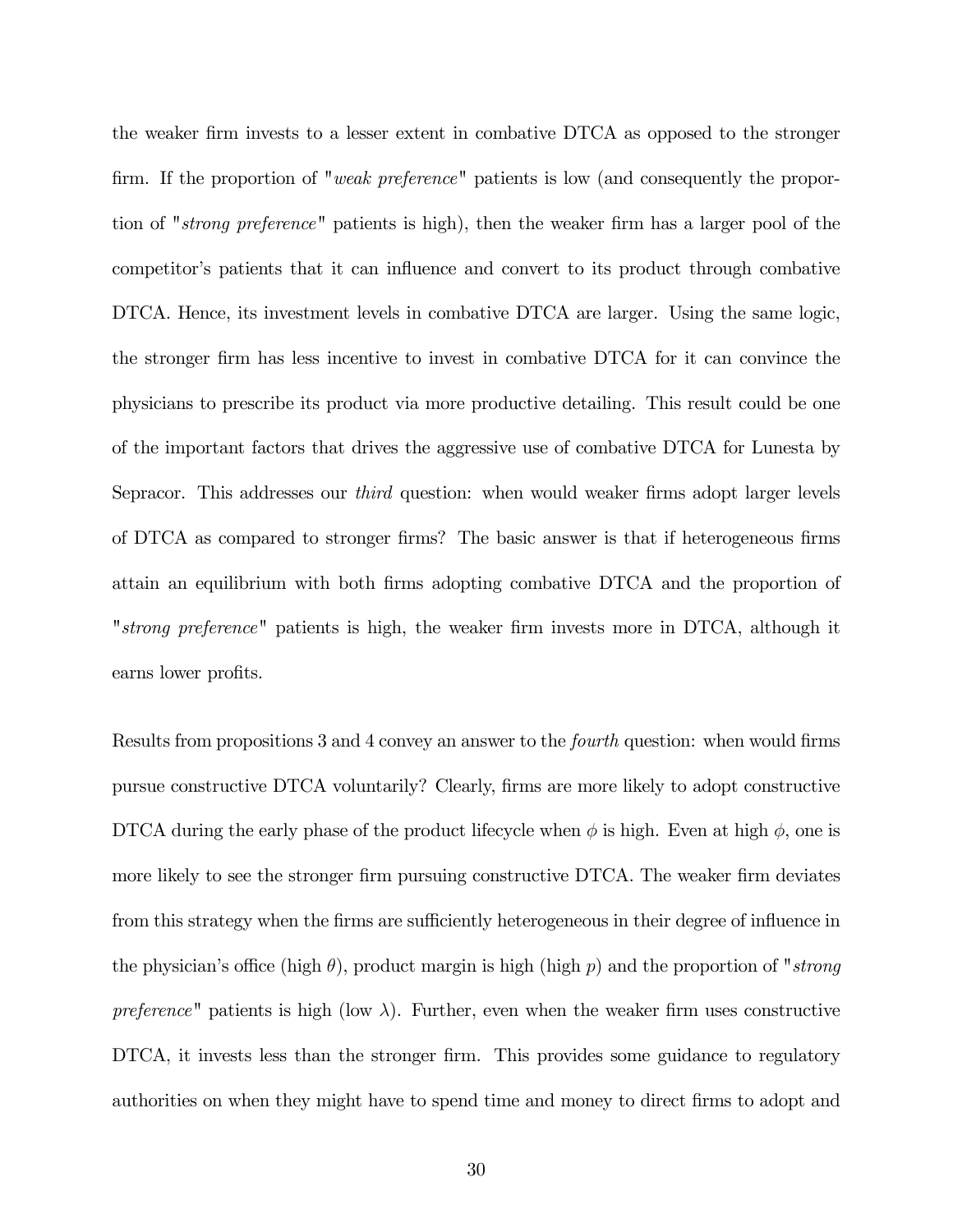perhaps increase the level of constructive DTCA.

## 7 Discussion

A large body of empirical literature is developing around the ROI implications of DTCA in the pharmaceutical market. Much of this literature aims at measuring the ROI that DTCA provides when compared to the commonly used promotional tool of detailing. Some effort has gone into addressing issues such as how these elements of the promotional mix might interact and what specific implications these methods of promotion may have in the physician's office. However there is little theoretical or empirical work in this area that formalizes how firms in a competitive environment would allocate resources across detailing and DTCA. Our work formulates a theoretical approach towards answering this problem with the view that the results of our theory may provide empirically testable hypotheses.

We study the impact of DTCA in a competitive environment where firms also use detailing. Based on empirical and anecdotal evidence, we assume two effects that DTCA might have in pharmaceutical markets. These two effects are titled *constructive* and *combative* respectively. While constructive DTCA informs patients about the existence of a product, combative DTCA encourages product purchase by making competing products appear less substitutable. Of course, the physician makes the final decision on the prescription and hence, even if a patient talks to a physician about a particular brand, it is essential that the physician has enough information on the brand through detailing to make a decision in the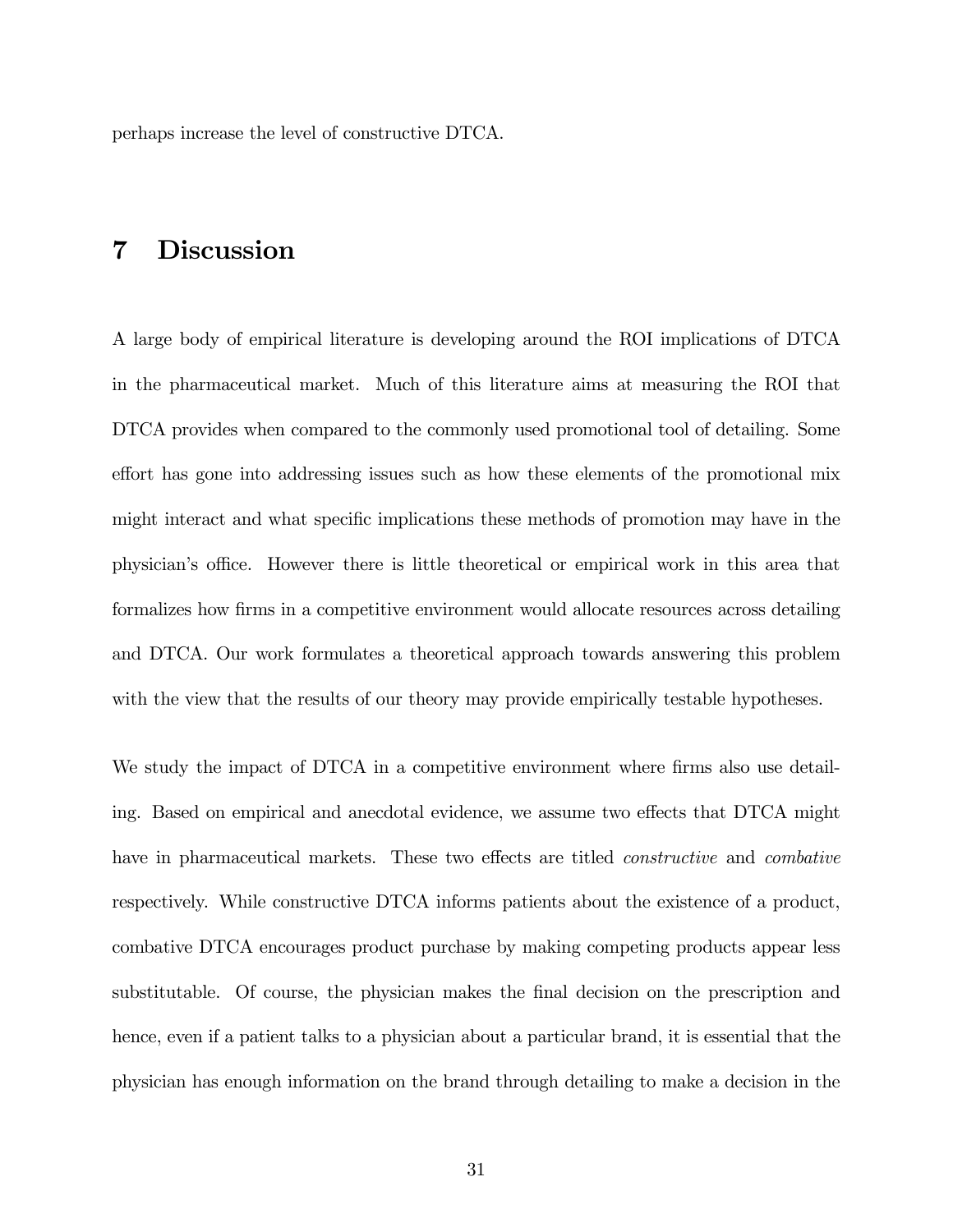brand's favor. We take this factor into account in our model.

Our results reveal different insights depending on the type of DTCA. When firms are homogeneous in terms of degree of influence in the physician's office, they will tend to use both detailing and constructive DTCA when there is a large enough untapped market. However, when the untapped market is small the firms will adopt detailing and combative DTCA. When the equilibrium involves combative DTCA, the firms may get locked in a prisoner's dilemma if the price is too low or the proportion of "weak preference" patients is too high. Otherwise, the use of combative DTCA allows firms to relax unhealthy detailing competition. The level of detailing goes up when both firms adopt constructive DTCA. In contrast, the level of detailing can go either up or down when both firms adopt combative DTCA. It goes up when a majority of patients are "weak preference" resulting in positive synergies between detailing and combative DTCA. It goes down when a majority of patients are "strong preference" resulting in detailing and DTCA substituting for each other. These insights help in guiding managers as to when they should expect a reduction or increase in detailing effort while increasing DTCA spending.

Next, we study the case where there is heterogeneity in degree of influence in the physician's office. If the firms were to offer only constructive DTCA, then the stronger firm ends up spending more on DTCA because it can reap the benefits of market expansion through more productive detailing. However, if both firms were to offer combative DTCA then the weaker firm spends more on DTCA if a majority of patients are of the "strong preference" type while the opposite holds when a majority of patients are of the "weak preference" type.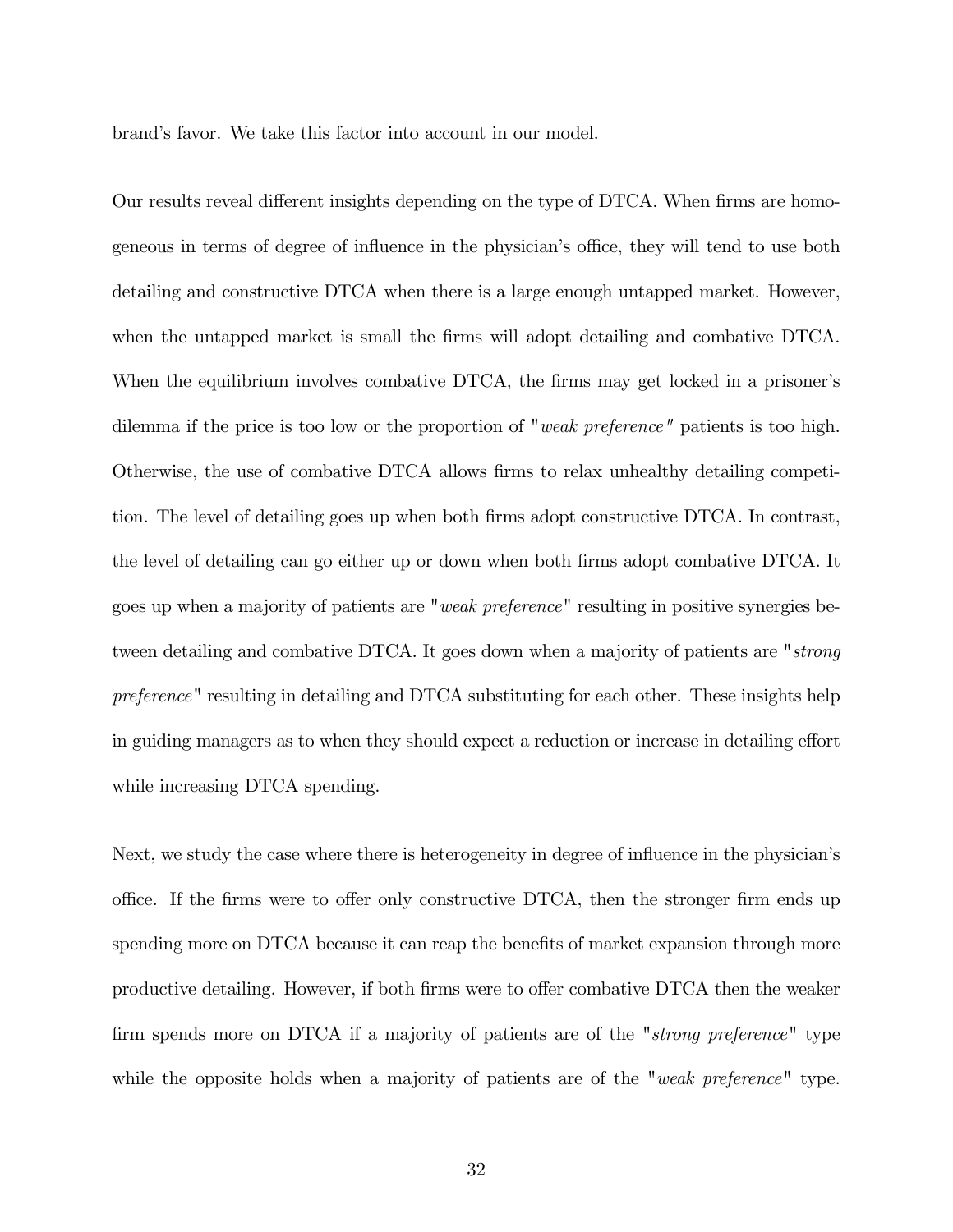The weaker firm realizes that it can overcome its shortcoming in the physician's office by convincing the patients to ask the physicians for its product, particularly when many patients have strong preferences. Further, for an early stage product category, symmetric equilibrium outcomes may no longer hold when firms are sufficiently heterogeneous. In particular, the weaker firm deviates from a constructive advertising strategy when the firms are sufficiently heterogeneous, price / product margin is high and the proportion of "strong preference" patients is high. The effects of heterogeneity and the presence of "weak preference" patients counterbalance each other. When heterogeneity is high, the weaker firm prefers to switch to combative DTCA. However, when the number of "weak preference" patients increases, then a switch to combative DTCA by the weaker firm increases the intensity of detailing competition. To avoid this, the weaker firm prefers to continue with constructive DTCA. These results inform policy makers about situations when external intervention may be required to encourage and increase the use of constructive DTCA.

This research can be extended in many interesting directions. One promising avenue is to study the dynamics of DTCA and detailing in a competitive setting where a branded product competes with a generic product. Further, a study incorporating the role of "branded" generic drugs (example, Pfizer deciding to sell the generic version of Zoloft through its generic division, Greenstone Ltd.) would help in understanding the realignment of detailing and DTCA to deter entry. The generic brand in such a context is analogous to a private label brand in the consumer packaged goods industry.

#### Acknowledgement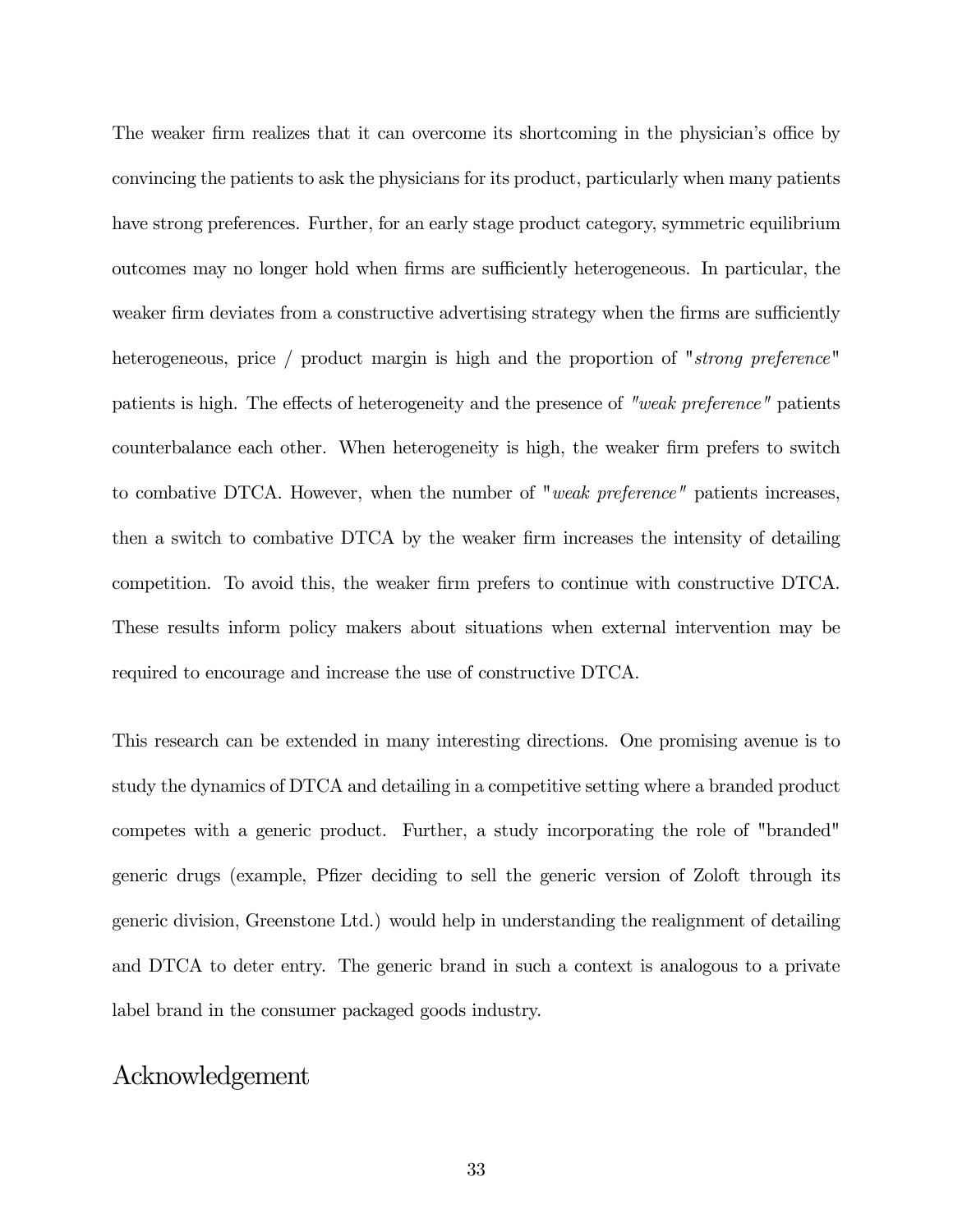We would like to thank Wilfred Amaldoss, Yuxin Chen, Ramrao Desiraju, Chuan He, William Perreault, Ashutosh Prasad and seminar participants at University of British Columbia, UT Dallas and UC San Diego whose comments helped us improve this paper substantially. We would also like to thank Manoj Payardha and Ajay Abraham for their help with certain numerical aspects of this paper.

## References

- [1] Aikin, K., J. Swasy, A. Braman (2004). "Patient and Physician Attitudes and Behaviors Associated With DTC Promotion of Prescription Drugs". FDA DTCA Survey Report.
- [2] Almasi, E., R. Stafford, R. Kravitz & P. Mansfield (2006). "What are the Public Health Effects of Direct-to-Consumer Drug Advertising?" PLoS Medicine. 3(3), 284-288.
- [3] Amaldoss, W. and C. He (2008). "Promoting Prescription Drugs: An Experimental Investigation of Direct-to-Consumer Advertising". Marketing Science, 28(3), 472-487.
- [4] Anand, P. and B. Sternthal (1989). "Strategies for Designing Persuasive Messages: Deductions from the Resource Matching Hypothesis". Cognitive and Affective Responses to Advertising, ed. Patricia Cafferata and Alice Tybout. Lexington Books, Lexington, MA. 135-159.
- [5] Bass, F., A. Krishnamoorthy, A. Prasad and S. Sethi (2005). "Generic and Brand Advertising Strategies in a Dynamic Duopoly". Marketing Science, Fall, 24: 556-568.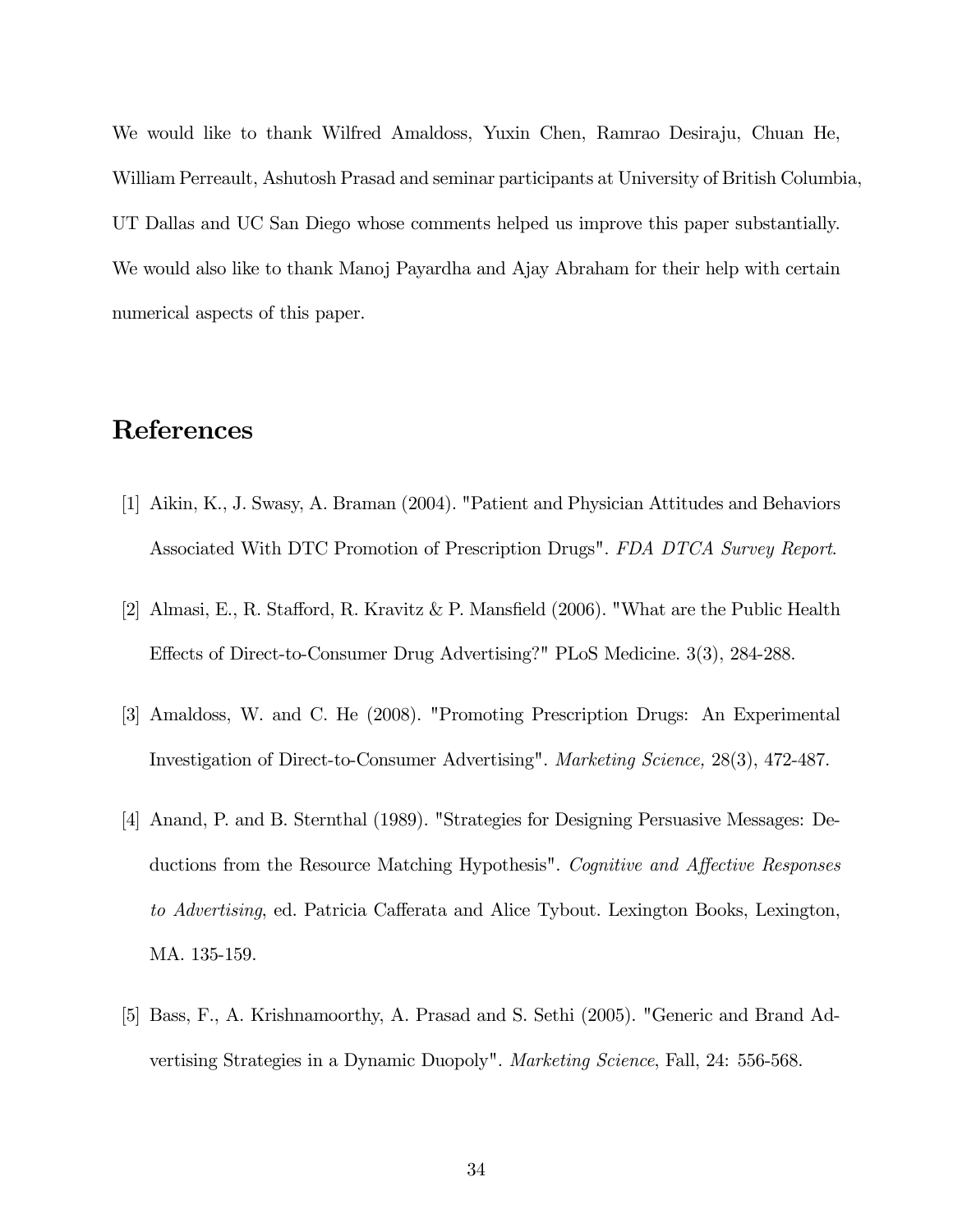- [6] Becker, G.S. and K.M. Murphy (1993). "A Simple Theory of Advertising as Good or Bad". Quarterly Journal of Economics, 108(4), 941-964.
- [7] Beecher, H. (1955). "The Powerful Placebo". Journal of the American Medical Association. 159(17), 1602-1606.
- [8] Borsook, D. and L. Becerra (2005). "Placebo: From Pain and Analgesia to Preferences and Products". Journal of Marketing Research. 52(November), 394-398.
- [9] Chen, Y., Y. Joshi, J. Raju, and J. Zhang (2009). "A Theory of Combative Advertising." Marketing Science, 28(1), 1-19.
- [10] Cramer, J. (2001). "The Usefulness of Medication Compliance Data in Interpretation of Outcomes". ISPOR News, October 15, pp: 1, 3, 4.
- [11] Dixit, A. and V. Norman (1978). "Advertising and Welfare". Bell Journal of Economics. 9(1), Spring, 1-17.
- [12] Donohue, J. and E. Berndt (2004). "Effects of Direct-to-Consumer Advertising on Medication Choice: The Case of Antidepressants". Journal of Public Policy and Marketing, 23(2), Fall, 115-127.
- [13] Friedman, J. (1983). "Advertising and Oligopolistic Equilibrium". The Bell Journal of Economics, 4 (2), 464-473.
- [14] Grossman, G. M. and C. Shapiro (1984). "Informative Advertising with Differentiated Products". Review of Economic Studies, 51:63-81.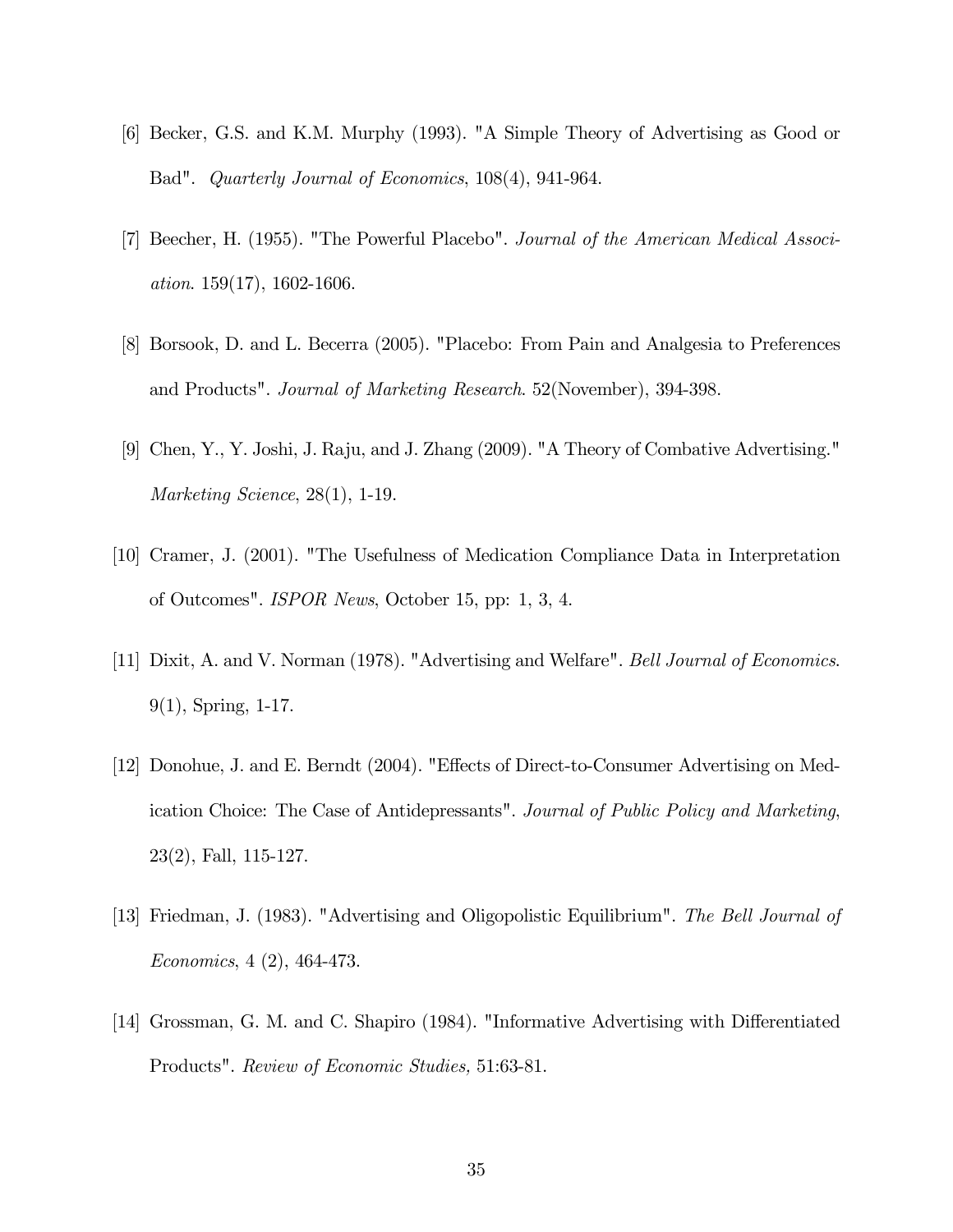- [15] Herzenstein, M, S. Mishra and S. Posavac (2004). "How Consumer's Attitudes Toward DTCA of Prescription Drugs Influence Ad Effectiveness, and Consumer and Physician Behavior". Marketing Letters, 15:4, 201-212, 2004.
- [16] Holmer, A. (2002). "Direct-to-Consumer Advertising Strengthening Our Health Care System". The New England Journal of Medicine, 346, 526-528.
- [17] Iizuka, T. and G. Jin (2005), "Effect of Prescription Drug Advertising on Doctor Visits." Journal of Economics and Management Strategy, Fall 2005, 14(3):701-727.
- [18] Iizuka, T. and G. Jin (2007), "DTCA and Prescription Choice". Journal of Industrial Economics, 55(4), 771.
- [19] Kohle, L. and C. Kim (2006). Creative Images and the Psychology of Marketing Communication. Lawrence Erlbaum Associates, New Jersey.
- [20] Loden, J. and C. Schooler (2000). "Patient Compliance". Pharmaceutical Executive. 20(July). 88-94.
- [21] Manchanda, P, D. Wittink, A. Ching, P. Cleanthous, M. Ding, X. Dong, P. Leeflang, S. Mishra, N. Mizik, S. Narayanan, T. Steenburgh, J. Wieringa, M. Wosinska, Y. Xie. 2005. "Understanding Firm, Physician and Consumer Choice Behavior in the Pharmaceutical Industry". Marketing Letters, 16:3/4, 293-308.
- [22] Marshall, A. (1921). Industry and Trade: A study of Industrial Technique and Business Organization; and of Their Influences on the conditions of various Classes and Nations. MacMillan and Co., London, UK.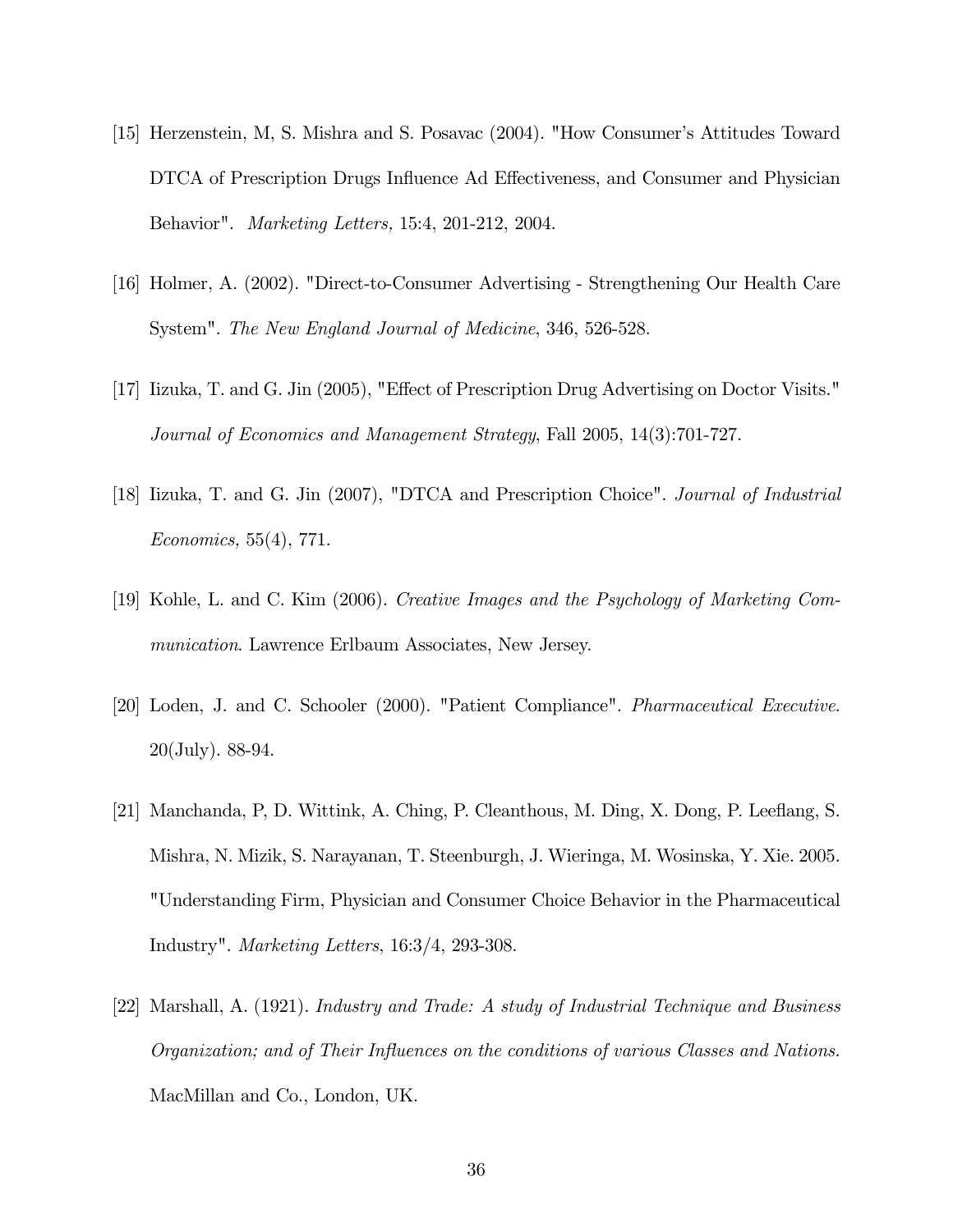- [23] Narayanan, S., R. Desiraju, and P. Chintagunta (2004), "Return on Investment Implications for Pharmaceutical Promotional Expenditures: The Role of Marketing Mix Interactions". Journal of Marketing, 68 October, 90-105.
- [24] Rosenthal, M., E. Berndt, J. Donohue, A. Epstein, and R. Frank (2003), "Demand Effects of Recent Changes in Prescription Drug Promotion". Frontiers in Health Policy Research, 6(June), 1-26.
- [25] Sheehan, K. B. (2003), "Balancing Acts: An Analysis of Food and Drug Administration Letters About Direct-to-Consumer Advertising Violations". Journal of Public Policy & Marketing, 22(2) Fall 2003, 159-169.
- [26] Shiv, B., Z. Carmon and D. Ariely (2005). "Placebo Effects of Marketing Actions: Consumers May Get What They Pay For". Journal of Marketing Research. 42 (November), 383-393.
- [27] Soberman, D. (2004), "Research Note: Additional Learning and Implications on the Role of Informative Advertising". Management Science, 50:1744-1750.
- [28] Sullivan, S., D. Kreling and T. Hazlet (1990), "Non-Compliance with Medication Regimens and Subsequent Hospitalization: A Literature Analysis and Cost of Hospitalization Estimate". Journal of Research in Pharmaceutical Economics. 2(2), 19-33.
- [29] Wosinska, M. (2005), "Direct-to-Consumer Advertising and Drug Therapy Compliance". Journal of Marketing Research, Aug 2005, 323-332.
- [30] Wosinska, M. (2003), "Advertising to Acquire or Retain". DTC Perspectives, 2(3) Sep 2003, 22-26.